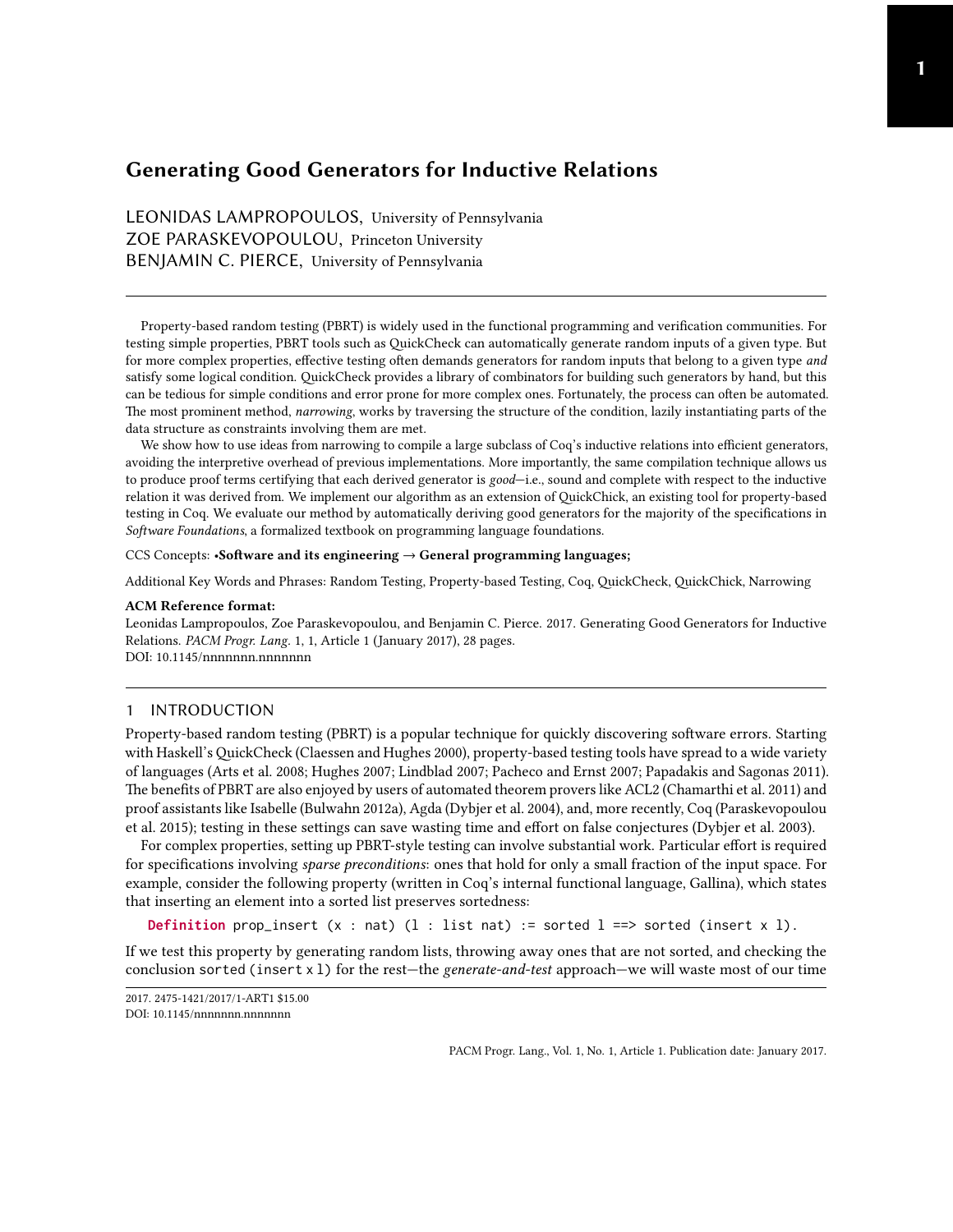#### 1:2 • Leonidas Lampropoulos, Zoe Paraskevopoulou, and Benjamin C. Pierce

generating and discarding unsorted lists; worse, the distribution of the lists that we do not discard will be strongly skewed toward short ones, which might fail to expose bugs that only show up for larger inputs.

To tackle properties with sparse preconditions, QuickCheck provides a comprehensive library of combinators for writing custom generators for well-distributed random values. Such generators are heavily—and successfully employed by QuickCheck users. However, writing them can be both complex and time consuming, sometimes to the point of being a research contribution in its own right (Hritçu et al. 2013, [2016;](#page-26-7) [Palka et al. 2011\)](#page-27-5)!

This has led to interest in automated techniques for enumerating or randomly generating data structures satisfying some desired condition [\(Bulwahn 2012b;](#page-26-8) [Claessen et al.](#page-26-9) [2014;](#page-26-9) [Fetscher et al.](#page-26-10) [2015;](#page-26-10) [Gligoric et al.](#page-26-11) [2010;](#page-26-11) [Kuraj and Kuncak 2014;](#page-26-12) [Lampropoulos et al.](#page-27-6) [2017\)](#page-27-6). One particularly successful technique is narrowing [\(Antoy](#page-25-1) [2000\)](#page-25-1), a concept borrowed from functional logic programming. The idea of narrowing is to construct a random data structure lazily while traversing the definition of the predicate it must satisfy. For example, consider the sorted predicate: a list with at most one element is always sorted, while a list with at least two elements  $(x::y:ys)$  is sorted if x is smaller than y and  $(y:ys)$  is itself sorted.<sup>[1](#page-1-0)</sup>

```
Fixpoint sorted (l : list nat) :=
  match l with
    | [] => true
     | [x] \Rightarrow true| x::y::ys \Rightarrow x \leq ? y && sorted (y::ys)end.
```
To generate a list 1 satisfying sorted 1 using narrowing, we look first at the pattern match and choose randomly whether to instantiate 1 to an empty list, a list of one element, or a list with at least two elements. In the first case, we have a value satisfying the predicate and we are done. In the second, we have a free choice for the value of x and then we are done. In the third case, we next encounter the constraint  $x \leq -2$  y; we generate values for x and y to satisfy this constraint locally and then proceed recursively to generate a value for ys satisfying sorted  $(y:ys)$ . The next time we explore sorted, the parameter  $l$  is partially instantiated—it consists of the known value  $y$ consed onto the unknown value ys; this means that we cannot choose the empty branch; if we choose the second branch we do not have to generate x; and if we choose the third branch we only have to generate the second element of the list (to be bigger than the first) and proceed recursively. Automatic narrowing-based generators can achieve testing effectiveness (measured as bugs found per test generated) comparable to hand-written custom generators, even for challenging examples [\(Claessen et al. 2014;](#page-26-9) [Fetscher et al. 2015;](#page-26-10) [Lampropoulos et al. 2017\)](#page-27-6).

Unfortunately, both hand-written and narrowing-based automatic generators are subject to bugs. For handwritten ones, this is because generators for complex conditions can often be complex, often more than the condition itself; moreover, they must be kept in sync if the condition is changed, another source of bugs. Automatic generators do not suffer from the latter problem, but narrowing solvers are themselves rather complex beasts, whose correctness is therefore questionable. (The tool of [Lampropoulos et al.](#page-27-6) [\(2017\)](#page-27-6) does come with a proof, but only for an abstract model of part of the core algorithm, not to the full implementation.)

Bugs in generators can come in two forms: they can generate too much, or too little—i.e., they can be either unsound or incomplete. Unsoundness can lead to false positives, which can waste signicant amounts of time. Incompleteness can lead to ineffective testing, where certain bugs in the program under test can never be found because the generator will never produce an input that provokes them. Both problems can be detected unsoundness by double-checking whether generated values satisfy the property, incompleteness by techniques such as mutation testing [\(Jia and Harman 2011\)](#page-26-13)—and unsoundness can be mitigated by filtering away generated values that fail the double-check, but incompleteness bugs can require substantial effort to understand and repair.

<span id="page-1-0"></span><sup>&</sup>lt;sup>1</sup>Strictly speaking, this definition is not legal in Gallina, since y:: ys is not recognized as a strict subterm of 1. Expert Coq readers will know how it can be massaged to make the termination checker happy; others can ignore this detail.

PACM Progr. Lang., Vol. 1, No. 1, Article 1. Publication date: January 2017.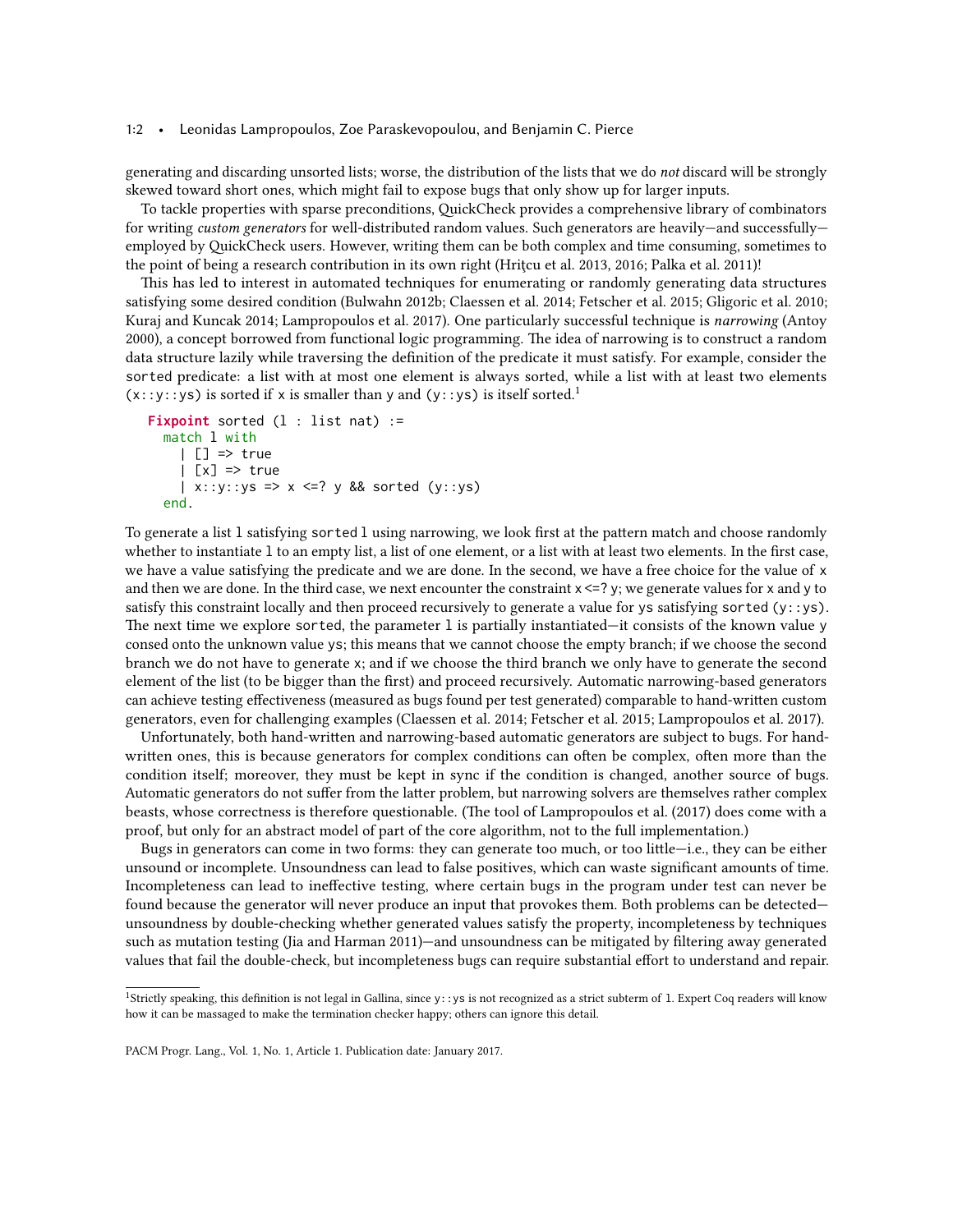The core contribution of this paper is a method for compiling a large class of logical conditions, expressed as Coq inductive relations, into random generators together with soundness and completeness proofs for these generators. (We do not prove that the compiler itself is correct in the sense that it can only produce good generators; rather, we adopt a translation validation approach [\(Pnueli et al.](#page-27-7) [1998\)](#page-27-7) where we produce a checkable certificate of correctness along with each generator.) A side benefit of this approach is that, by compiling inductive relations into generators, we avoid the interpretive overhead of existing narrowing-based generators. As discussed by [Lampropoulos et al.](#page-27-6) [\(2017\)](#page-27-6), this overhead is one of the reasons existing generators can be an order of magnitude slower than their hand-written counterparts.

We have implemented our method as an extension of QuickChick, a QuickCheck variant for PBRT in Coq [\(Paraskevopoulou et al. 2015\)](#page-27-4). Using QuickChick, a Coq user can write down desired properties like

```
Conjecture preservation : forall (t t' : tm) (T : ty),
  |- t \ \{in \ T \ \rightarrow \ t \ == \gt t' \ \rightarrow \ |- t' \ \{in \ T.
```
and look for counterexamples with no additional effort:

QuickChick preservation. → QuickChecking preservation... Passed 10000 tests

Our technical contributions are as follows:

- We present a narrowing-inspired method for compiling a large class of inductive definitions into random generators. Section [3](#page-6-0) introduces our compilation algorithm through a sequence of progressively more complex examples; Section [4](#page-9-0) describes it in full detail.
- We show how this algorithm can also be used to produce proofs of (possibilistic) correctness for every derived generator (Section [5\)](#page-14-0). Indeed, by judicious application of Coq's typeclass features, we can use exactly the same code to produce both generators and proof terms.
- We implement the algorithm as an extension of QuickChick, further integrating testing and proving in the Coq proof assistant and providing more push-button-style automation while retaining customizability (Section [6\)](#page-21-0).
- To evaluate the applicability of our method, we applied the QuickChick implementation to a large part of Software Foundations [\(Pierce et al.](#page-27-8) [2016\)](#page-27-8), a machine-checked textbook on programming language theory. Of the 232 nontrivial theorems we considered, 84% are directly amenable to PBRT (the rest are higher-order properties that would at least require significant creativity to validate by random testing); of these, 83% can be tested using our algorithm. We discuss these findings in detail in Section [7.1.](#page-21-1)
- To evaluate the efficiency of our generators, we compare them to fine-tuned handwritten generators for information-flow control abstract machines (Section [7.2\)](#page-23-0). The derived generators were  $1.75\times$  slower than the custom ones, demonstrating a signicant speedup over previous interpreted approaches such as Luck [\(Lampropoulos et al. 2017\)](#page-27-6).

Section [2](#page-2-0) introduces OuickChick and provides necessary background and notations for the rest of the paper. Section [8](#page-24-0) discusses related work. We conclude and draw directions for future work in Section [9.](#page-25-2)

# <span id="page-2-0"></span>2 QUICKCHICK : QUICKCHECK IN COQ

We begin with an overview of property-based random testing within Coq using QuickChick (Dénès et al. [2014\)](#page-26-14), introducing its basic notations and typeclasses. Our running example for this section and the rest of the paper will be the following data type of binary Trees of natural numbers:

```
Inductive Tree :=
| Leaf : Tree
| Node : nat -> Tree -> Tree -> Tree.
```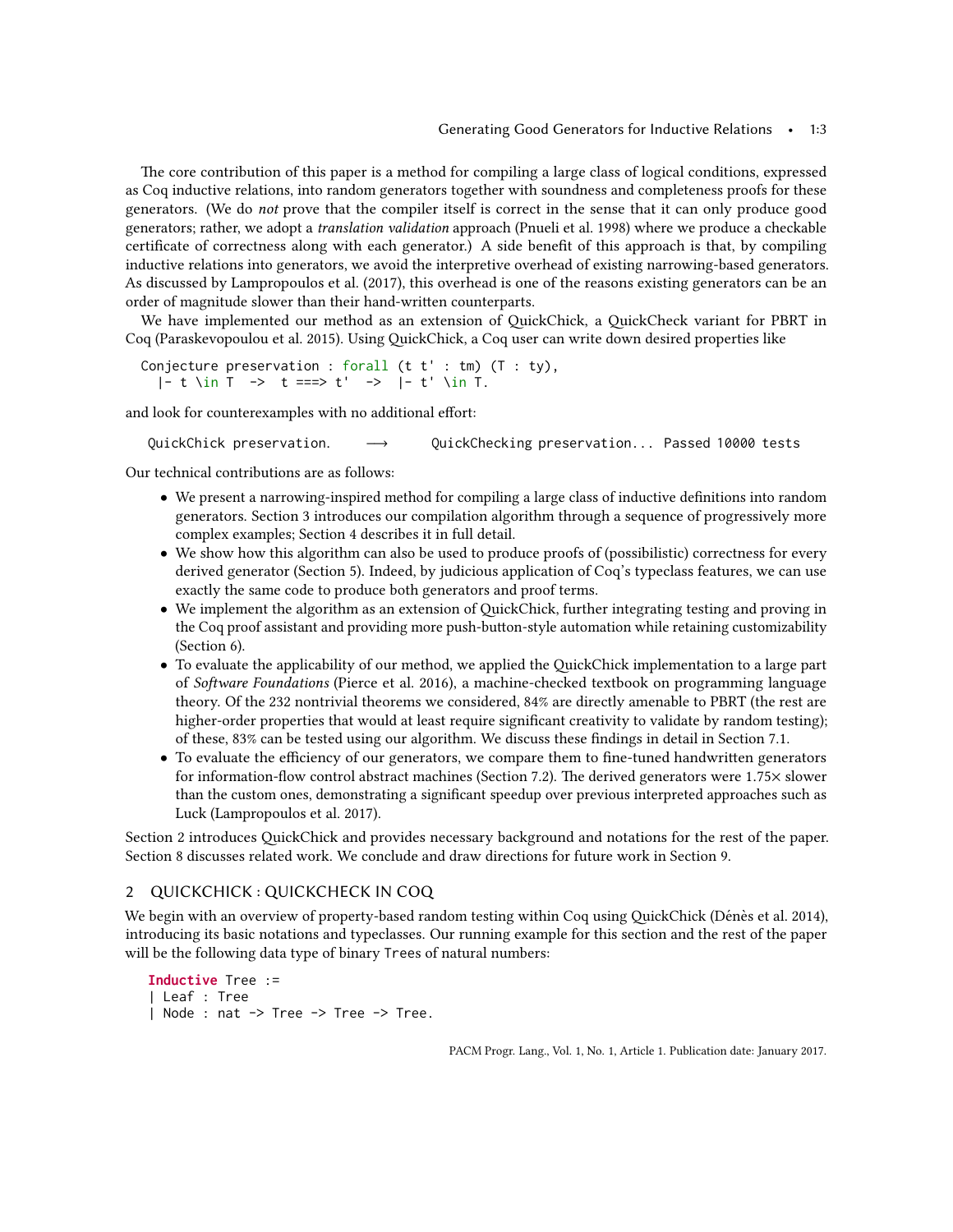1:4 • Leonidas Lampropoulos, Zoe Paraskevopoulou, and Benjamin C. Pierce

Consider the following simple function that completely mirrors its input tree, that is it interchanges the left and right children of all Nodes:

```
Fixpoint mirror (t : Tree) :=
  match t with
   | Leaf => Leaf
    | Node x l r => Node x (mirror r) (mirror l)
  end.
```
A natural property we expect to hold is that mirror is an involution: mirroring a tree twice yields the original tree. Armed with an equality on trees we can easily state this property in Coq:

**Definition** mirror\_involution (t : Tree) : bool := mirror (mirror t) == t.

In order to test the property in QuickChick, we require three things: a generator for random data, a printer for counterexamples, and a shrinker for finding minimal counterexamples. In this paper we focus on generators; see [Claessen and Hughes](#page-26-0) [\(2000\)](#page-26-0) for discussion of the others.

## <span id="page-3-0"></span>2.1 Generators

Just like QuickCheck, QuickChick provides a variety of generator combinators that facilitate the generation of complex data structures. For example, we can encode a simple, naive generator for binary trees that flips a coin to decide whether to create a Leaf or a Node, and proceeds recursively if necessary.

```
Fixpoint genTree : G Tree :=
  oneOf [ ret Leaf
        ; do! x <- arbitrary;
          do! 1 \leq genTree;
          do! r <- genTree;
          ret (Node x \in I r) ].
```
The oneOf combinator serves the role of the coin flip; it takes a list of generators and picks one of them at random. Here we have two generators: the first generator always returns a Leaf in the generator monad G, described below; the second one produces an arbitrary number and the left and right subtrees 1 and r recursively, before combining the generated data into a Node. We use the monadic do! notation provided by QuickChick to sample the different variables in sequence.

Unfortunately, the genTree generator as written does not actually work: there is no guarantee that it terminates; indeed, the expected size of generated trees is infinite! In the random testing community, to overcome this limitation, it is common to introduce a size parameter to limit the size of generated terms. In the following second attempt at a generator, we use a natural number size to signify the maximum depth of the generated tree. In the rest of the paper we will refer to size parametric generators as bounded generators.

```
Fixpoint genTreeSized (size : nat) :=
  match size with
  | 0 \Rightarrow ret Leaf
  | S size' => freq [ (1, ret Leaf)
                      ; (size, do! x <- arbitrary;
                               do! l <- genTreeSized size';
                               do! r <- genTreeSized size';
                               ret (Node x \in I r)) ]
```
end.

In the above bounded generator, when the size is zero, the only tree that can be generated is a Leaf. When the size is nonzero, we have a choice: either generate a Leaf, or generate a Node where the left and right subtrees 1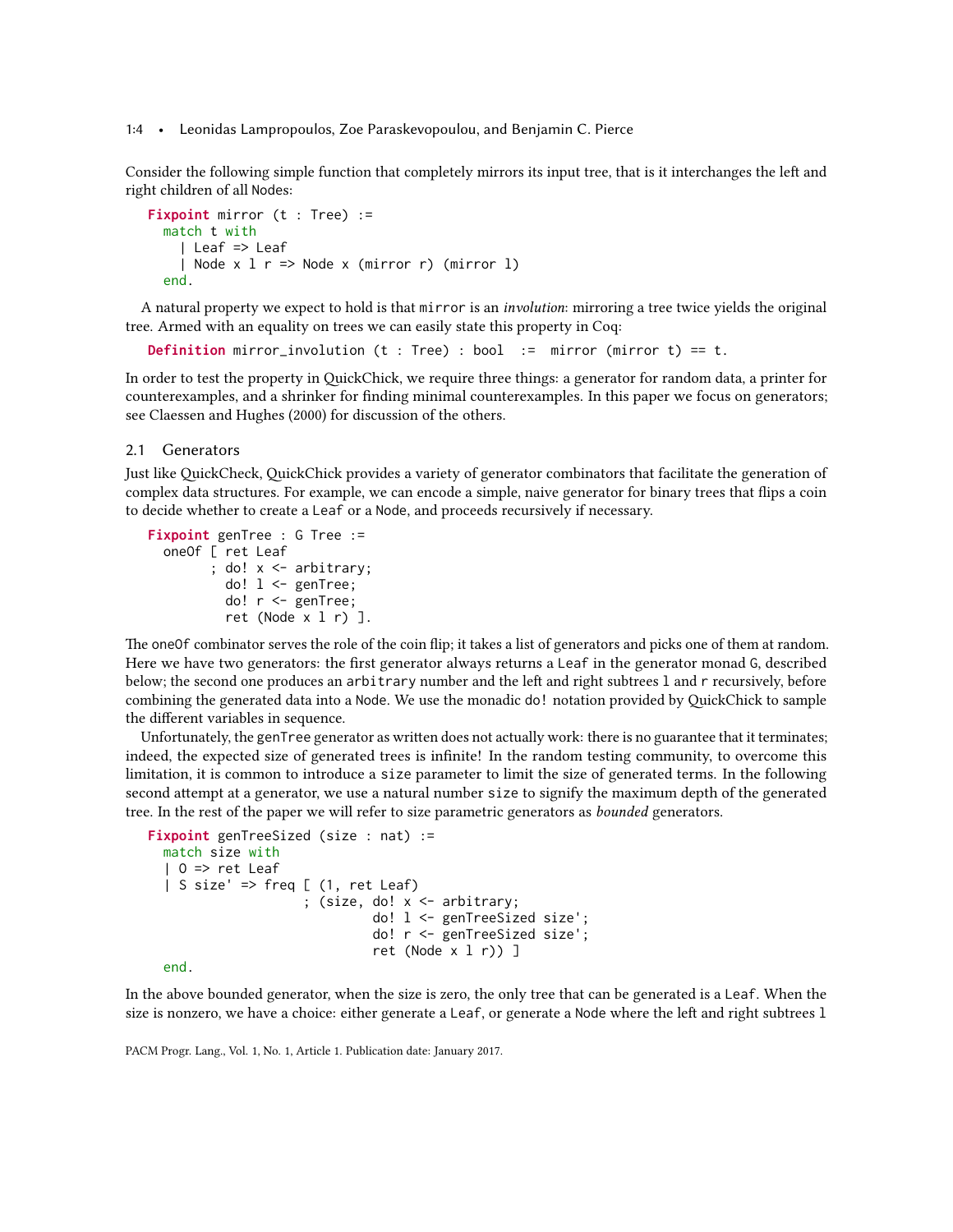and r are generated recursively with size decremented by 1. This choice is made using the freq combinator (short for frequency); freq takes a list of weighted generators and picks one of them, based on the induced discrete distribution. For example, gen\_tree\_sized creates a Leaf  $\frac{1}{size+1}$  of the time and a Node  $\frac{size}{size+1}$  of the time. The freq combinator gives the user a degree of local distribution control that can be used to fine-tune the distribution of generated data, a crucial feature in practice.

Once we have a bounded generator we can obtain an unbounded one using the sized combinator. To understand what sized does we must first peek at the definition of the G monad.

**Definition** G (A:Type) : Type := nat -> RandomSeed -> A.

G is represented as a "reader" monad with two parameters, a random seed and a size parameter. When QuickChick runs a computation in the G monad to generate random elements, it will use increasingly larger size parameters until either a counterexample is found or a predefined size limit is reached. Given a bounded generator, sized will apply it to the size parameter that is internal to the representation of the generator, making it implicitly bounded.

**Definition** sized  $\{A : Type\}$  (f : nat -> G A) : G A := fun n r => (f n) n r.

## 2.2 QuickChick Typeclasses

Generation. The binary trees of this section always contain nats as labels. Most of the time, however, Coq users would use a polymorphic tree data type instead. Revisiting the bounded Tree generator in the polymorphic case, we would need to generate an arbitrary x of the label type. To avoid cluttering the definitions and calls to genTreeSized with specific generators, we leverage Coq's typeclasses [\(Sozeau and Oury 2008;](#page-27-9) [Wadler and Blo](#page-27-10)tt [1989\)](#page-27-10).

Specifically, just like Haskell's QuickCheck, QuickChick provides the Gen typeclass with a single method, arbitrary, that produces random elements of the underlying type A.

**Class** Gen  $(A : Type) := \{$  arbitrary :  $G \land \}$ .

Looking back at genTreeSized, the arbitrary method we used to generate x comes from the default Gen instance for natural numbers.

In addition, unlike Haskell's QuickCheck, QuickChick introduces another class, GenSized: the class of bounded generators that explicitly depend on a size parameter.

**Class** GenSized (A : Type)  $:=$  { arbitrarySized : nat  $\rightarrow$  G A }.

ickChick automatically converts GenSized instances to obtain corresponding Gen instances by applying sized to the bounded generator of the GenSized class. This is done by adding the following instance

**Instance** GenOfGenSized {A} {H : GenSized A} : Gen A := {| arbitrary := sized arbitrarySized |}.

The above instance provides an arbitrary method by applying sized to the arbitrarySized method of the GenSized instance. We will leverage this relation between GenSized and Gen during proof generation (Section [5\)](#page-14-0).

Just like in Haskell's QuickCheck ecosystem, it is straightforward to automatically derive GenSized instances (as well as instances of similar typeclasses for shrinking and printing) [\(Xia 2017\)](#page-27-11). Using the techniques that will be described in Section [5,](#page-14-0) we can in addition provide proofs of correctness of the derived generators.

Decidability. In the context of a proof assistant like Coq, we are faced with a challenge that is non-existent in a functional setting: non-executable specifications. Consider, for example, a different formulation of the mirror involution property that uses syntactic equality instead.

```
Definition mirror_involution (t : Tree) : Prop := mirror (mirror t) = t.
```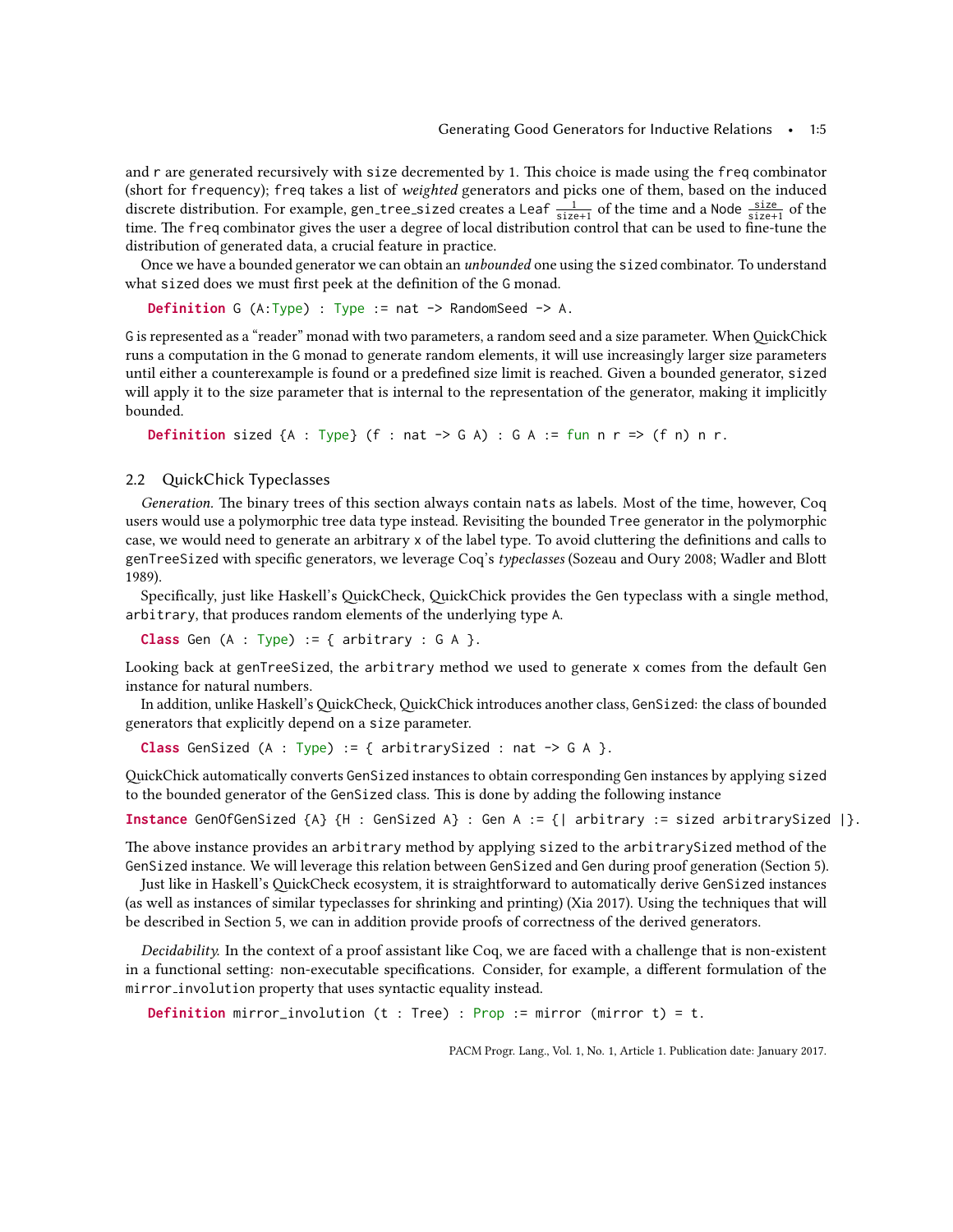1:6 • Leonidas Lampropoulos, Zoe Paraskevopoulou, and Benjamin C. Pierce

Since the conclusion of this property is in Prop, we cannot actually execute it for an arbitrary generated tree t to decide whether it holds or not. To that end, QuickChick provides a Dec typeclass over Props P, with a single method dec that provides a proof of either P or its negation.

**Class** Dec  $(P : Prop) : Type := \{ dec : {P} + {^\sim} P} \}.$ 

A predicate that is an instance of this class can be used as the conclusion of any property, which is automatically testable via use of typeclass resolution. In addition, a user can write P? to explicitly convert a property to a boolean value.

Constrained Generation. Just like arbitrarySized and arbitrary are the methods of the GenSized and Gen typeclasses for simple inductive types, arbSizedST and arbST are methods of GenSizedSuchThat and GenSuchThat classes for constrained generation.

```
Class GenSizedSuchThat (A : Type) (P : A -> Prop) :=
  { arbitrarySizeST : nat -> G (option A) }.
Class GenSuchThat (A : Type) (P : A -> Prop) :=
  { arbitraryST : G (option A) }.
```
Given an inductive predicate P over some type A, these typeclasses provide access to bounded and unbounded generators for elements of A that claim to satisfy P directly. However, since in general there may be no such such elements (we will see an example in the next section) the result type of these methods is an option. Again, once we have an instance of GenSizedSuchThat we can obtain automatically an instance of GenSuchThat by adding the appropriate instance.

To chain different monadic option actions we could use a bind like what we would get if we were using monad transformers for the G and option monads:

```
Definition bindGenOpt' {A B} (m : G (option A)) (k : A -> G (option B)) :=
  do! a \leq -m;
  match a with
  | Some a' => k a'
  | None => ret None
  end.
```
However, we can specialize the bind to achieve more control over local backtracking, which can lead to great efficiency gains in practice [\(Claessen et al.](#page-26-9) [2014\)](#page-26-9). Instead of failing when the generator fails, we can try again, until we reach a pre-specified number of times; here, the implicit size parameter of the G monad.

```
Definition bindGenOpt {A B} (m : G (option A)) (k : A -> G (option B)) :=
  let fix aux lim :=
      match lim with
      | O => ret None
      | S lim' => do! a <- m;
                  match a with
                  | Some a' => k a'
                  | None => aux lim'
                  end
      end in
  sized aux.
```
We use dom! notation instead of the more common do! notation to chain actions in this way.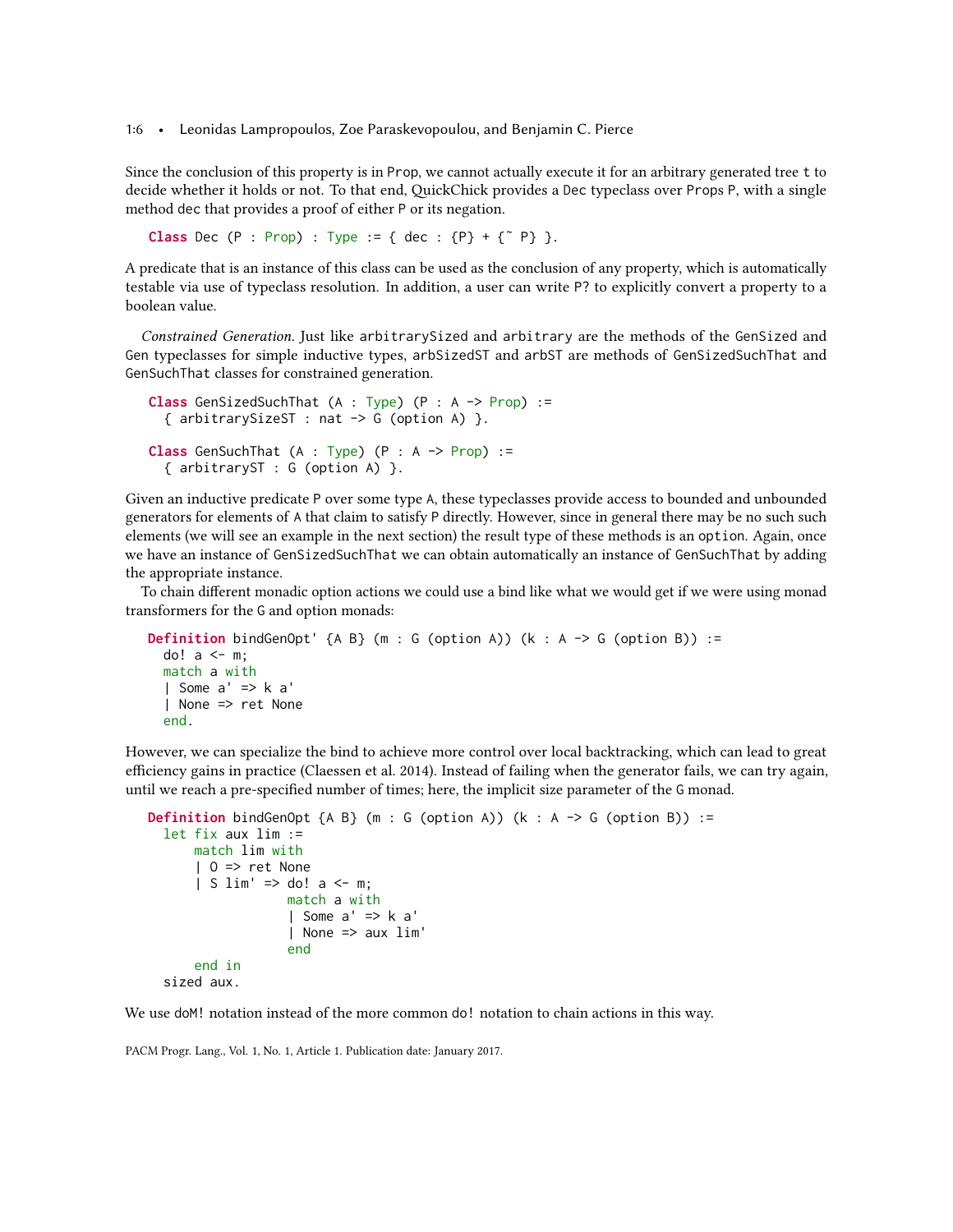# <span id="page-6-0"></span>3 GOOD GENERATORS, BY EXAMPLE

While automating generation for simple types is a much-needed addition to QuickChick, it still doesn't suffice for testing a common type of interesting properties: properties with preconditions. The main focus of this paper is to derive correct generators for simply-typed data satisfying dependently-typed, inductive invariants. This section uses examples to showcase different behaviors that our generation algorithm needs to exhibit; the algorithm itself will be described more formally in the following section. In particular, we are going to give a few progressively more complex inductive characterizations of trees, and detail how we can automatically produce a generator for trees satisfying those characterizations.

Nonempty trees. Our first example is nonempty trees, i.e., trees that are not just leaves.

```
Inductive nonempty : Tree -> Prop :=
| NonEmpty : forall x l r, nonempty (Node x l r).
```
From a user's perspective, we can quickly come up with a generator for nonempty trees: we just need to create arbitrary x, 1 and r and combine them into a Node.

```
Definition gen_nonempty : G (option Tree) :=
  do! x <- arbitrary;
  do! l <- arbitrary;
  do! r <- arbitrary;
  ret (Some (Node x \in I r)).
```
But how could we automate this process?

We know that we want to generate a tree t satisfying nonempty; that means that we need to pick some constructor of nonempty to satisfy. Since there is only one constructor, we only have one option, NonEmpty. By looking at the conclusion of the NonEmpty constructor we know that t must be a Node. This can be described by a *unification* procedure. Specifically, we introduce an *unknown variable* t (similar to logical variables in logic programming, or unification variables in type inference) plus one unknown variable for each universally quantified variable of the constructor (here x, 1 and r). We then proceed to unify t with (Node x 1 r). Since there are no more constraints—we call them "hypotheses"—in NonEmpty, and since x, l and r are still completely unknown, we instantiate them arbitrarily (using the Gen instance for natural numbers that is provided by default, as well as the instance for Trees derived automatically in the previous section).

Complete Trees. For our second example of a condition, consider complete trees (also known as perfect trees): binary trees whose leaves are all at the same depth. The shape of a complete tree can be fully characterized by its depth: a complete tree of depth zero is necessarily a Leaf, while a complete tree of depth n+1 is formed by combining two complete trees of depth n into a Node. This is reflected in the following inductive definition:

```
Inductive complete : nat -> Tree -> Prop :=
| CompleteLeaf :
    complete 0 Leaf
| CompleteNode : forall n x l r,
    complete n l -> complete n r ->
    complete (S \nvert N) (Node x \nvert Nr).
```
Since complete has two parameters, we need to decide whether the derived generator produces all of them or treats some of them as inputs, i.e., we need to assign modes to the parameters, in the sense of functional logic programming. Let's assume that that first parameter is an input to the generator (called in1), and we want to generate trees t that satisfy complete in1 t. Once again, we introduce an unknown variable t (that we want to generate), as well as an unknown variable for in1: since the generator will receives in1 as an argument, we don't know its actual value at derivation time!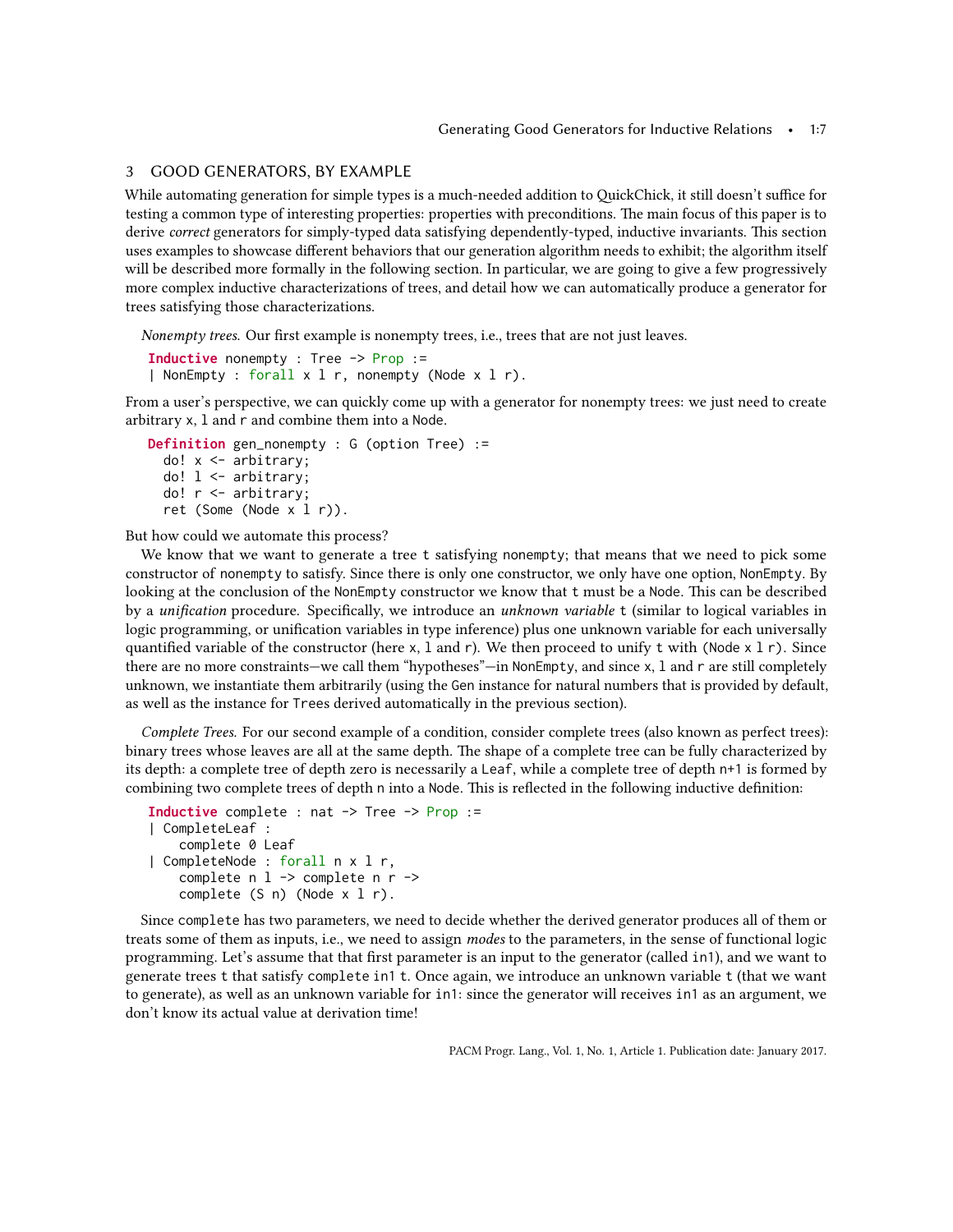1:8 • Leonidas Lampropoulos, Zoe Paraskevopoulou, and Benjamin C. Pierce

We now have two constructors to choose from to try to satisfy, CompleteLeaf and CompleteNode. If we pick CompleteLeaf we need to unify t with Leaf and in1 with O. Since t is unconstrained at this point, we can always unify it with Leaf. By contrast since we don't know the value of in1 at derivation time, we need to produce a pattern match on it: if in1 is 0, then we can proceed to return a Leaf, otherwise we can't satisfy CompleteLeaf.

On the other hand, if we pick CompleteNode, we introduce new unknowns n, x, l and r for the universally quantified variables. We proceed to unify t with Node  $x$  1 r and m with S n. Like before, we need to pattern match on in1 to decide at runtime if it is nonzero; we bind n in the pattern match and treat it as an input from that point onward. We then handle the recursive constraints on  $1$  and  $r$ , instantiating both the left and right subtrees with a recursive call to the generator we're currently deriving. Finally, x remains unconstrained so we instantiate it arbitrarily, like in the nonempty tree case.

```
Fixpoint gen_complete (in1 : nat) : G (option Tree) :=
  match in1 with
   | O => ret (Some Leaf)
    | S n => doM! 1 <- gen_complete n;
             doM! r <- gen_complete n;
             do! x <- arbitrary;
             ret (Some (Node x l r))
  end.
```
The complete inductive predicate is particularly well-behaved. First of all, for every possible input depth m there exists some tree t that satisfies complete m t. That will not necessarily hold in the general case. Consider for example an inductive definition that consists of only the CompleteLeaf constructor:

```
Inductive half_complete : nat -> Tree -> Prop :=
| CompleteLeaf' : half_complete 0 Leaf.
```
Once again, we will need to pattern match on m, and, if m is zero, we can proceed as in the previous definition of complete to return a Leaf. However, if m is nonzero there is nothing we can possibly do to return a valid tree that satisfies half\_complete. This is the reason why our generators return options of the underlying type:

```
Definition gen_half_complete (in1 : nat) : G (option Tree) :=
 match in1 with
   | O => ret (Some Leaf)
   | = > ret None
 end.
```
Secondly, the usage of the input parameter serves as a structurally decreasing parameter for our fixpoint. In the general case that is not necessarily true and we will need to introduce a size parameter (like we did in the previous section for simple inductive types), as we will see in the next example.

Binary Search Trees. For a more complex example, consider binary search trees: for every node, each label in its left subtree is smaller than the node label while each label in the right subtree is larger. In Coq code, we could characterize binary search trees whose elements are between two extremal values lo and hi with the following code:

```
Inductive bst : nat -> nat -> Tree -> Prop :=
| BstLeaf : forall lo hi,
    bst lo hi Leaf
| BstNode : forall lo hi x l r,
    \ln x < x -> x < \ln x ->
    bst lo x l \rightarrow bst x hi r \rightarrowbst lo hi (Node x \in I r).
```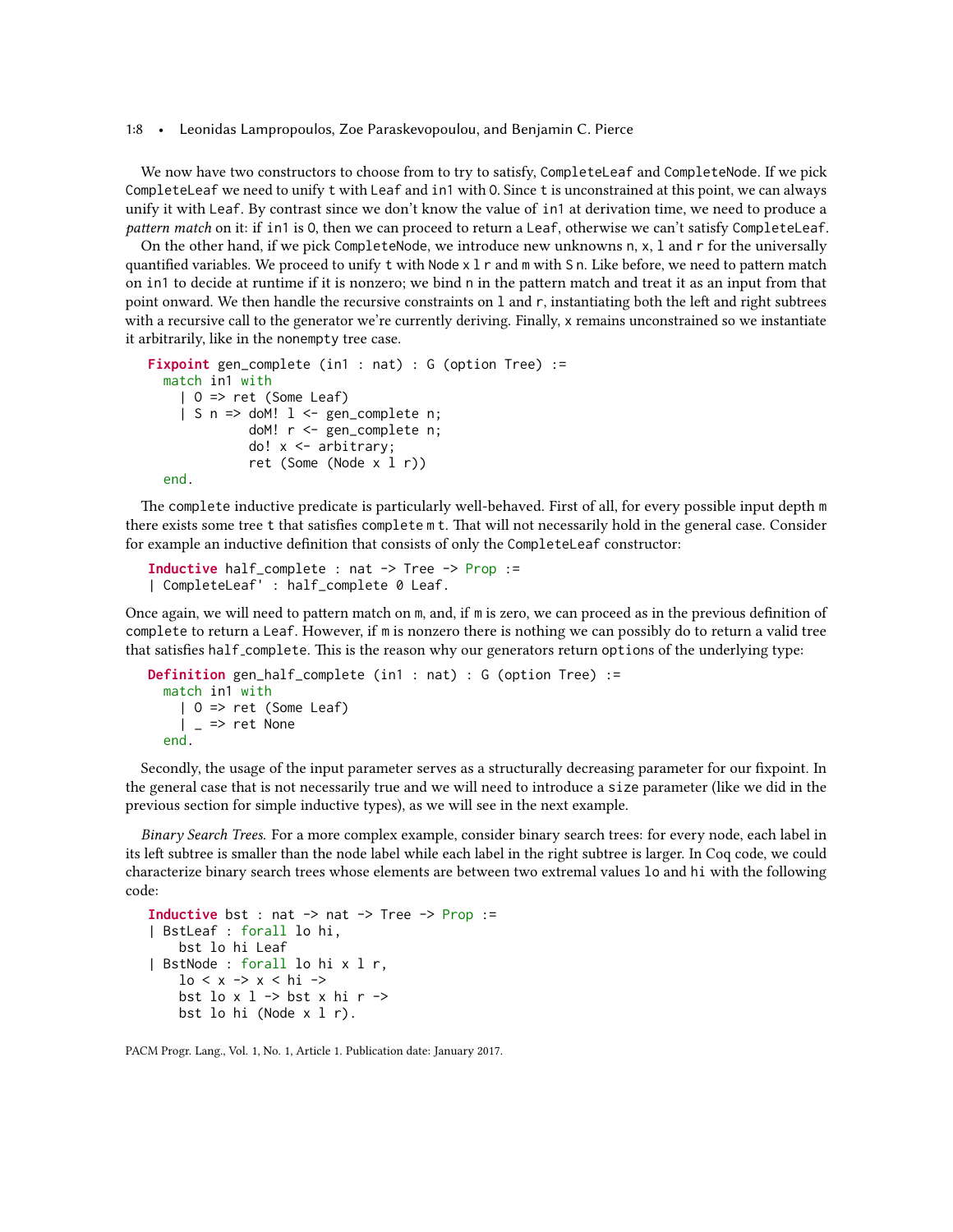A Leaf is always such a search tree since it contains no elements; a Node is such a search tree if its label x is between lo and hi and its left and right subtrees are appropriate search trees as well.

The derived generator (tweaked a bit for readability) is as follows; we explain it below:

```
Definition gen bst in1 in2 : nat \rightarrow G (option Tree) :=let fix aux_arb size (in1 in2 : nat) : G (option (Tree)) :=
     match size with
     | O => ret (Some Leaf)
     | S size' =>
       backtrack [(1, ret (Some Leaf))
                  ;(1, doM! x \le - arbitraryST (fun x \Rightarrow in1 \lt x);
                        if (x < in2)? then
                          doM! 1 \le aux_arb size' in1 x;
                          doM! r <- aux_arb size' x in2;
                          ret (Some (Node x \in I r))
                        else ret None)]
     end in
```
fun size  $\Rightarrow$  aux\_arb size in1 in2.

This generator is bounded: just like in the previous section, we use a natural number size to serve as a limit in the depth of the derivation tree. When size is 0 we are only allowed to use constructors that do not contain recursive calls to the inductive type we're generating. In the binary search tree example, that means that we can only choose the BstLeaf constructor. In that case, we introduce unknowns in1 and in2 that correspond to the inputs to the generation, t that corresponds to the generated tree, as well as two unknowns lo and hi corresponding to the universally quantified variables of the BstLeaf case. We then try to unify in1 with lo, in2 with hi, and t with Leaf. Since lo, hi and t are unconstrained, the unification succeeds and our derived generator returns Some Leaf.

When size is not zero, we have a choice. We can once again choose to satisfy the BstLeaf constructor, which results in the generator returning Some Leaf. We can also choose to try to satisfy the recursive BstNode constructor. After introducing unknowns and performing the necessary unifications, we know that the end product of this sub-generator will be Some (Node  $x \perp r$ ). We then proceed to process the constraints that are enforced by the constructor.

To begin with, we encounter  $l_0 < x$ . Since lo is mapped to the input in1, we need to generate x such that x is (strictly) greater than in1. We do that by invoking the typeclass method arbitrarySTfor generating arbitrary natural numbers satisfying the corresponding predicate. Now, when we encounter the x < hi constraint both x and hi are instantiated so we need to *check* whether or not the constraint holds. The notation p? looks for a Dec instance of p to serve as the boolean condition for the if statement. If it does, we proceed to satisfy the rest of the constraints by recursively calling our generator. If not, we can no longer produce a valid binary search tree so we must fail, returning None.

One additional detail in the generator is the use of the backtrack combinator instead of frequency to choose between different constructor options. The backtrack combinator operates exactly like frequency to make the first choice—choosing a generator with type G (option A) based on the induced discrete distribution. However, should the chosen generator fail, it backtracks and chooses a different generator until it either exhausts all options or the backtracking limit.

Nonlinearity. As a last example, we will use an artificial characterization of "good" trees to showcase one last difficulty that arises in the context of dependent inductive types: *non-linear patterns*.

```
Inductive goodTree : nat -> nat -> Tree -> Prop :=
| GoodLeaf : forall n, goodTree n n Leaf.
```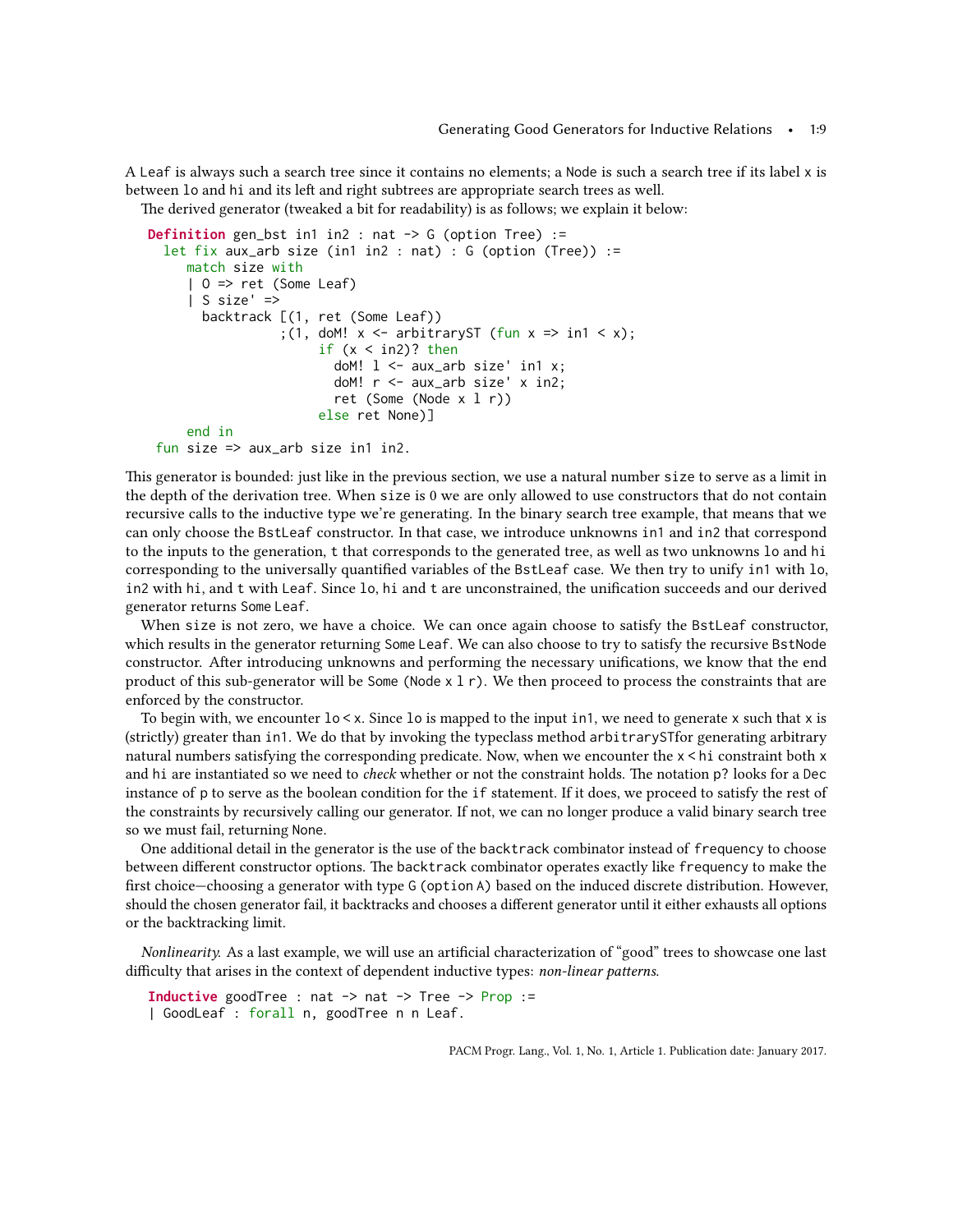1:10 • Leonidas Lampropoulos, Zoe Paraskevopoulou, and Benjamin C. Pierce

In this example, goodTree in1 in2 t only holds if the tree t is a Leaf and in1 and in2 are equal, as shown by the non-linear occurrence of n in the conclusion of GoodLeaf. If we assume that both in1 and in2 will be inputs to our generator, then this will translate to an equality check in the actual generator.

```
Fixpoint gen_good (in1 in2 : nat) size : G (option Tree) :=
  match size with
  | 0 \Rightarrow backtrack [(1, if in1 = in2 ? then ret (Some Leaf)else ret None)]
  | S = \gt{backtrack} [ (1, if in1 = in2 ? then ret (Some Leaf)else ret None)]
  end.
```
We can see the equality check in1 = in2 ? in the derived generator above. We can also see that the structure of the generator is similar to the one for binary search trees, even though it seems unnecessary. In particular, we encounter calls to backtrack with a single element list (which is equivalent to just the inner generator), as well as an unnecessary match on the size parameter with duplicated branch code. This uniform treatment of generators facilitates the proof term generation of Section [5.](#page-14-0) In addition, we could obtain the simpler and slightly more efficient generators by a straight-forward optimization pass.

# <span id="page-9-0"></span>4 GENERATING GOOD GENERATORS

We now describe the generalized narrowing algorithm more formally.

[4.](#page-9-0)1: Input. Our generation procedure targets simply-typed inductive data that satisfy dependently-typed inductive relations of a particular form. More precisely, we take as input an inductively defined relation R with  $p$ arguments of types  $A_1, A_2, \dots, A_p$ , where each  $A_i$  is a simple inductive type. Each constructor C in the definition<br>of R takes as arguments some number of universally quantified variables  $(\overline{x})$  and some preconditions—e of R takes as arguments some number of universally quantified variables  $(\overline{x})$  and some preconditions—each consisting of an inductive predicate S applied to constructor expressions (only consisting of constructors and variables)  $\bar{e}$ ; its conclusion is R itself applied to constructor expressions  $e_1, e_2, \cdots, e_p$ .

Inductive 
$$
R: A_1 \to A_2 \to \cdots \to A_p \to \text{Prop} :=
$$
  
\n... |  $C: \forall \overline{x}, \overline{S} \overline{e} \to R e_1 e_2 \cdots e_p$  | ...

We demonstrate the applicability of this class in practical situations in Section [7](#page-21-2) and discuss possible extensions to this format as future work (Section [9\)](#page-25-2).

<span id="page-9-1"></span>[4.](#page-9-0)2: Unknowns and Ranges. We first need to formalize unknowns, which are used to keep track of sets of potential values that variables can take during generation, similar to logic variables in functional logic programming. One important difference is that sometimes unknowns will be provided as *inputs* to the generation algorithm; this means that they can only take a single fixed value, but that value is not known at derivation time. Looking back at the complete trees example, we knew that in1 would be an input to gen complete. However, when deriving the generator we could not make any assumptions about in1: we could not freely unify it with O for instance—we had to pattern match against it.

We represent sets of potential values as ranges.

$$
r := \mathit{undef}_{\tau} \mid \mathit{fixed} \mid u \mid C \overline{r}
$$

The first option for the range of an unknown is *undefined* (parameterized by a type). The unknowns we want to generate (such as tree, in the binary search tree example) start out with undefined ranges. On the other hand, a range can also be *fixed*, signifying that the corresponding unknown's value serves as an input at runtime (in1 and in2 in the binary search tree example). Next, a range of an unknown can also be a different unknown, to facilitate sharing. Finally, a range can be a constructor C fully applied to a list of ranges.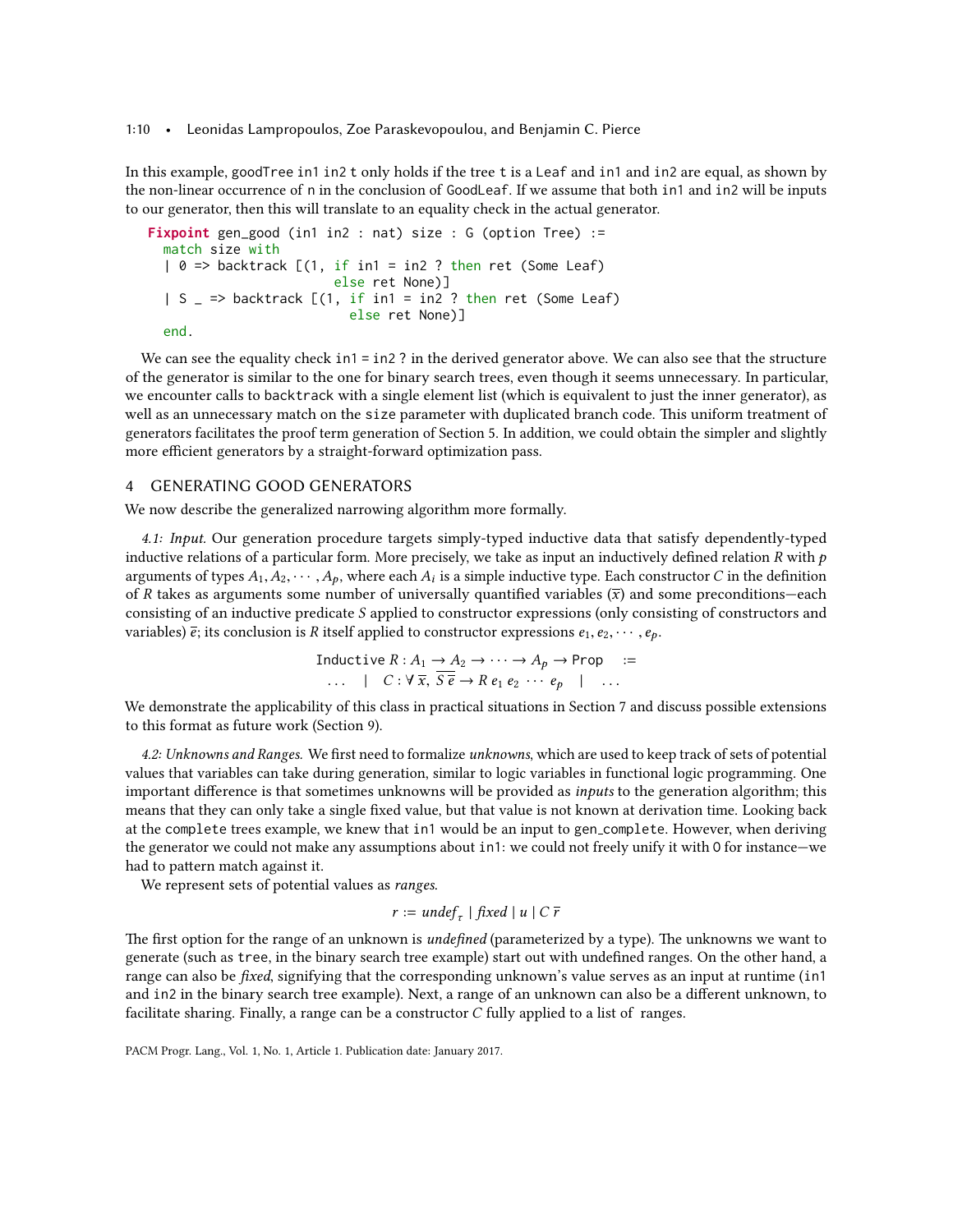<span id="page-10-0"></span>

Fig. 1. General Structure of each sub-generator

We use a map from unknowns to ranges, written  $\kappa$ , to track knowledge about unknowns during generation. For each constructor C, we initialize this map with the unknowns that we want to generate mapped to *undef<sub>t</sub>* appropriate types  $\tau$ , the rest of the parameters to R mapped to fixed, and the universally quantiified variables of C also mapped to appropriate undefined ranges. For instance, to generate a tree such that bst in1 in2 tree holds for all in1 and in2, the initial map for the BstNode constructor would contain in1 and in2 mapped to fixed, tree mapped to *undef<sub>Tree</sub>*, and the unknowns 10, hi, x, 1 and r introduced by BstNode mapped to corresponding undefined ranges:

$$
\kappa := (\text{in1} \mapsto \text{fixed}) \oplus (\text{in2} \mapsto \text{fixed})
$$
  
\n
$$
\oplus (\text{tree} \mapsto \text{underf}_{\text{Tree}})
$$
  
\n
$$
\oplus (\text{lo} \mapsto \text{underf}_{\text{nat}}) \oplus (\text{hi} \mapsto \text{underf}_{\text{nat}}) \oplus (x \mapsto \text{underf}_{\text{Nat}}) \oplus (1 \mapsto \text{underf}_{\text{Tree}}) \oplus (r \mapsto \text{underf}_{\text{Tree}})
$$

<span id="page-10-1"></span>[4.](#page-9-0)3: Overview. We have already hinted at the general structure of the generation algorithm in Section [3.](#page-6-0) Let's assume in1 ... inn will be the inputs to the generator and that out1 ... outm will be the outputs. We then produce a bounded generator that takes in1 through inn as inputs, as well as an additional natural number parameter size:

```
Fixpoint aux_arb size in1 ... inn :=
 match size with
  | 0 => backtrack [ ... (w_C, q_C) ... ]| S size' => backtrack [ ... (w_C, g_C) ...]end.
```
Both when size is zero and when it is not, we use backtrack to choose between a number of generators. In the latter case, we have one sub-generator  $q_C$  for each constructor C. The former case is nearly the same, except that the sub-generators that perform recursive calls to aux arb are filtered out of the list. The weights to backtrack ( $w_c$ ) can be chosen by the user via lightweight annotations, similar to the local distribution control of Luck [\(Lampropoulos et al.](#page-27-6) [2017\)](#page-27-6), as we will see in the evaluation section [\(7.2\)](#page-23-0). The general structure of each  $q_C$ appears in Figure [1.](#page-10-0)

The outer component of every sub-generator will be a sequence of pattern matches: unification will sometimes signify that we need to match an unknown against a pattern. For instance, in the case of complete trees we needed to match in1 against 0. Each such pattern match has two branches: one that is considered successful and allows generation to continue; and one that catches all other possible cases and fails (returns None).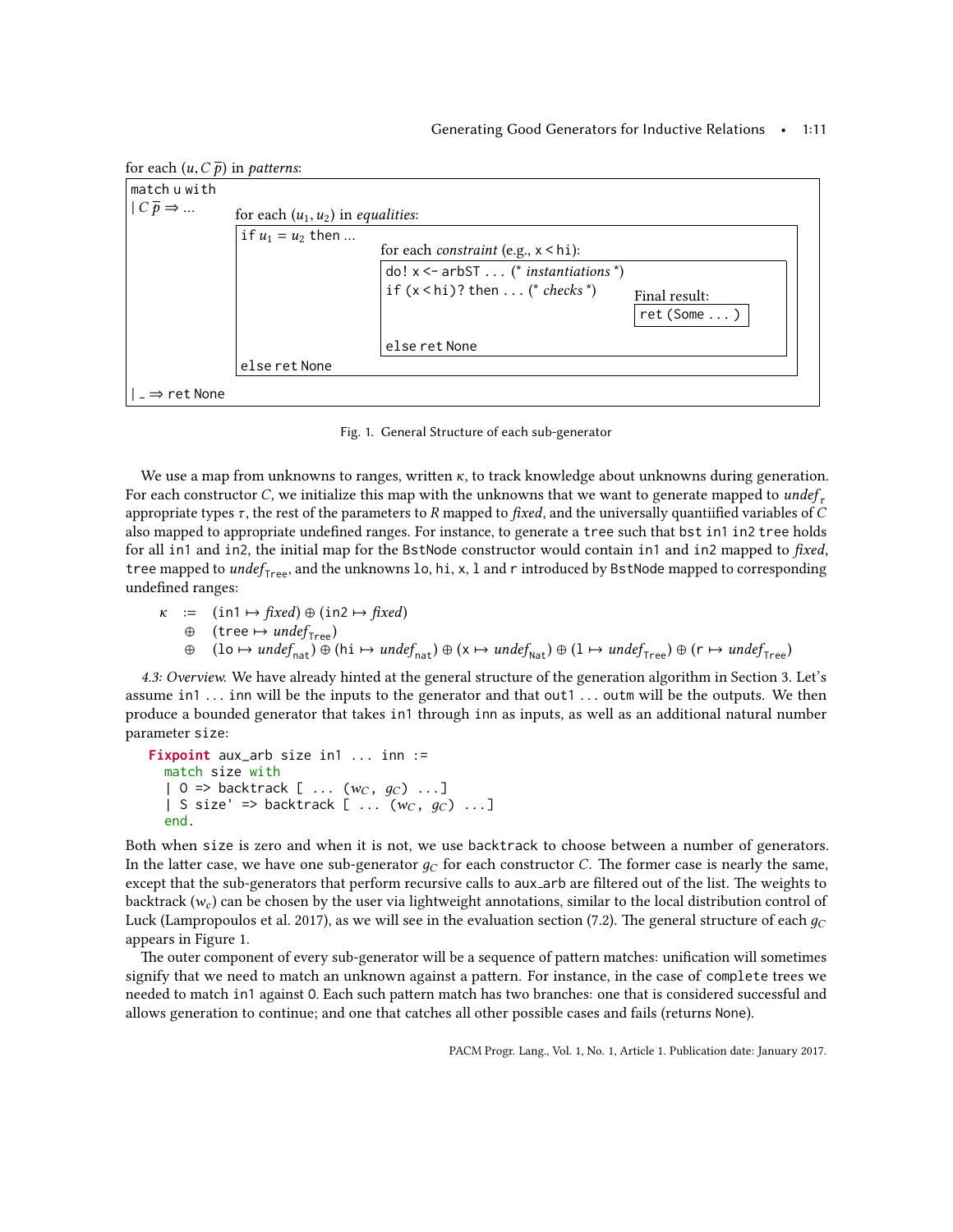<span id="page-11-0"></span>1:12 • Leonidas Lampropoulos, Zoe Paraskevopoulou, and Benjamin C. Pierce

type Pattern = Unknown  $\mid$  C Pattern

|                                      |          | constraints : Map Unknown Range     |
|--------------------------------------|----------|-------------------------------------|
|                                      |          | equalities : Set (Unknown, Unknown) |
| record <i>UnifyState</i> = $\left\{$ | patterns | : List (Unknown, Pattern)           |
|                                      | unknowns | : Set Unknown                       |

type Unify  $a = UnifyState \rightarrow option (a, UnifyState)$ 

| update: Unknown $\rightarrow$ Range $\rightarrow$ Unify ()                                                                                                                          | equality : Unknown $\rightarrow$ Unknown $\rightarrow$ Unify ()                                                                                                                    |
|-------------------------------------------------------------------------------------------------------------------------------------------------------------------------------------|------------------------------------------------------------------------------------------------------------------------------------------------------------------------------------|
| update $u r = \lambda s$ .                                                                                                                                                          | equality $u_1$ $u_2 = \lambda s$ .                                                                                                                                                 |
| let $\kappa =$ constraints(s) in                                                                                                                                                    | let $eqs = equalities(s)$ in                                                                                                                                                       |
| Some ((), s{constraints $\leftarrow \kappa[u \mapsto r]\}$ )                                                                                                                        | Some ((), s{equalities $\leftarrow$ { $u_1 = u_2$ } $\cup$ eqs})                                                                                                                   |
| pattern: Unknown $\rightarrow$ Pattern $\rightarrow$ Unify ()<br>pattern $u p = \lambda s$ .<br>let $ps = patterns(s)$ in<br>Some ((), $s\$ patterns $\leftarrow$ $(u, p) :: ps$ }) | fresh: Unify Unknown<br>${\textit{fresh}} = \lambda s.$<br>let $us = unknowns(s)$ in<br>let $u = \frac{fresh}{unknown}$ (us) in<br>Some $(u, s\{unknowns \leftarrow u \mid \}us)\$ |

Fig. 2. Unification Monad

After nesting all possible matches, we need to ensure that any equalities raised by the unification hold. In the successful branch of the innermost match (if any), we start a sequence of if-equality-statements. For example, in the case of good trees that were demonstrating non-linear patterns, we checked that  $in1 = in2$  before continuing with the generation.

The equalities are followed by a sequence of instantiations and checks that are enforced by the hypotheses of C. Looking back at the binary search tree example, we needed to generate a random <sup>x</sup> such that <sup>x</sup> was greater than the lower bound in1; we also needed to check whether that generated x was less than the upper bound in2.

Finally, we combine all the unknowns that we wanted to generate for in a Some to return them as the final result. Note that, just like in the nonEmpty trees example, we might need to perform a few more instantiations if some unknowns necessary remain completely unconstrained.

<span id="page-11-1"></span>[4.](#page-9-0)4: Unification. The most important component of the derivation algorithm is the unification. For every constructor C with conclusion R  $e_1$   $e_2$   $\cdots$   $e_p$ , we convert each  $e_i$  to a range and unify it with the corresponding unknown argument of R. For instance, in the binary search tree example, we would unify the in1, in2, and tree unknowns with lo, hi, and Node x l r respectively.

The entire unification algorithm is written inside a state-option monad, presented in Figure [2.](#page-11-0) To keep track of information about unknowns we use a Map from Unknowns to Ranges; to track necessary equalities—like in the good tree of the previous section—we keep a Set of pairs of unknowns; to produce the necessary pattern matches—like in complete trees—we gather them in a List; finally, to be able to produce fresh unknowns on demand, we keep all existing unknowns in a Set.

Each of the four components of the state can be modified through specific monadic actions. The update action sets the range of an unknown; the *equality* action registers a new equality check; *pattern* adds a pattern match;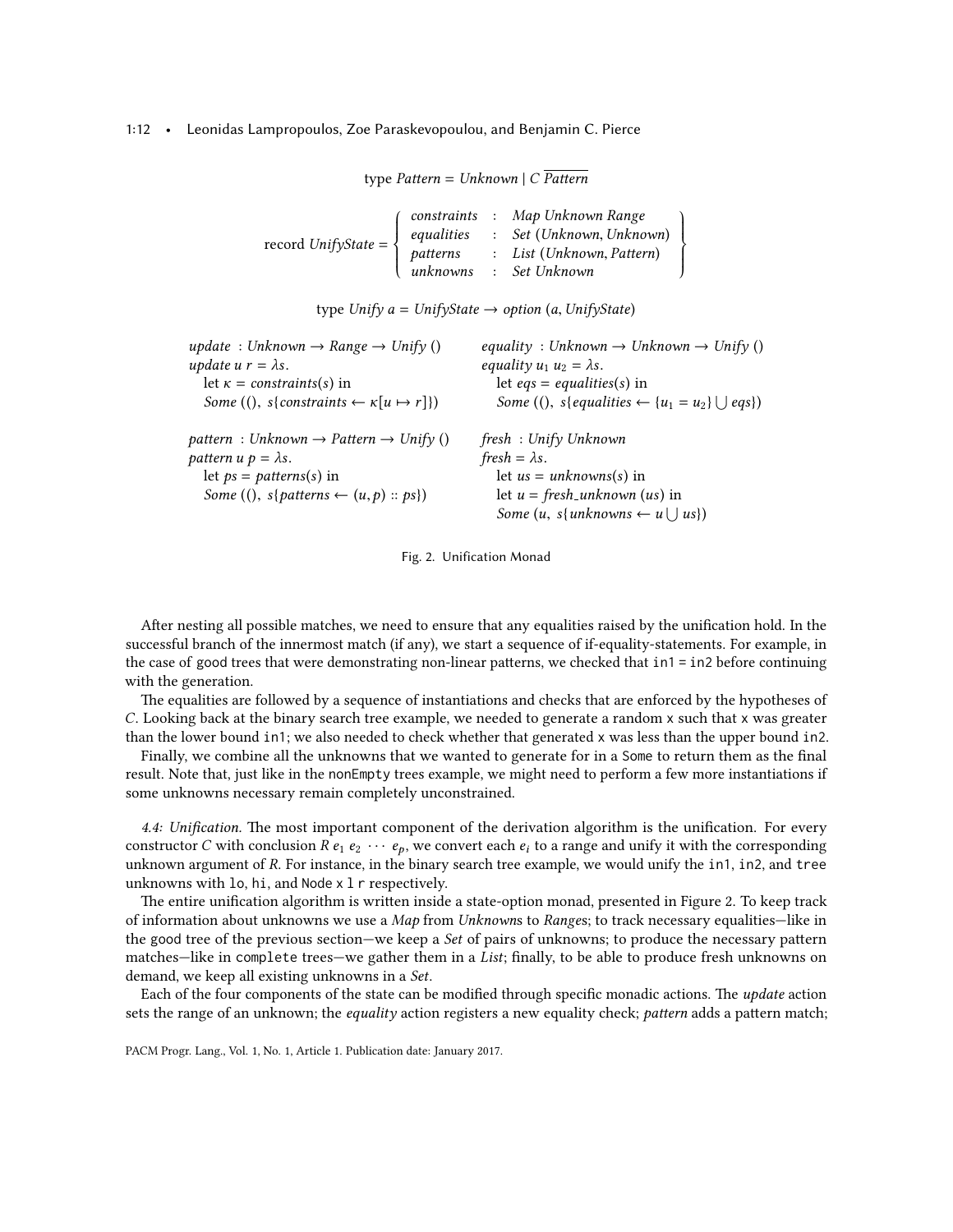<span id="page-12-0"></span>unify  $u_1$   $u_2$  $\left\{ \begin{array}{c} 0 \\ 0 \\ 0 \end{array} \right.$ return ()<br>
if  $u_1 = u_2$ <br>
if  $v_1 = u_2$  $r_1 \leftarrow \kappa[u_1]; r_2 \leftarrow \kappa[u_2]; \text{unify } R(u_1, r_1) (u_2, r_2) \text{ otherwise}$ unify  $(C_1 \, r_{11} \, \cdots \, r_{1n}) \, (C_2 \, r_{21} \, \cdots \, r_{2m})$  = unify  $C \, (C_1 \, r_{11} \, \cdots \, r_{1n}) \, (C_2 \, r_{21} \, \cdots \, r_{2m})$ <br>=  $r_1 \leftarrow \kappa [u_1]$ ; unify  $C \, (u_1, r_1) \, (C_2 \, r_{21} \, \cdots \, r_{2m})$ unify  $u_1$  (C<sub>2</sub>  $r_{21}$  · ·  $r_{2m}$ )<br>  $u_1$   $v_2$   $u_1$   $v_2$   $u_3$   $u_4$   $u_5$   $u_1$ ;  $u_1$   $u_2$   $u_2$   $u_3$   $u_1$   $u_2$   $u_3$   $u_1$   $u_2$   $u_3$   $u_1$   $u_2$   $u_2$   $u_3$   $u_1$   $u_2$   $u_3$   $u_1$   $u_2$   $u_3$   $u_1$   $u_2$   $r_2 \leftarrow \kappa[u_2];$  unify RC  $(u_2, r_2)$   $(C_1 \, r_{11} \, \cdots \, r_{1n})$ unifyR  $(u_1,$  undef<sub> $\tau$ </sub>)  $(u_2, r)$  $=$  update  $u_1$  u<sub>2</sub> unifyR  $(u_1, r)$   $(u_2,$  undef<sub>r</sub>)  $=$  update  $u_2$   $u_1$ unifyR  $(u_1, u'_1)$ <br>unifyR  $(u_1, v)$  $(u_2, r)$  = unify  $u'_1 u_2$ <br>(u<sub>2</sub>, u<sup>1</sup>) = unify u<sub>1</sub> u<sub>2</sub>  $\text{unify } R(u_1, r) (u_2, u_2') = \text{unify } u_1 u_2$ <br>  $\text{unify } C \subset C, r \subset \{u_1, v_1\} \subset C \subset C, r \subset \{u_2, u_2\} \subset \text{unify } C \subset C$ unifyR  $(u_1, r)$   $(u_2, u'_2)$  $\frac{1}{2}$ unifyR  $($ ,  $C_1 r_{11} \cdots r_{1n} )$   $($ ,  $C_2 r_{21} \cdots r_{2m} ) =$  unifyC  $(C_1 r_{11} \cdots r_{1n} )$   $(C_2 r_{21} \cdots r_{2m} )$ <br>unifyR  $($ u, fixed)  $($ u, fixed)  $)$  = equality u, us; undate u, us  $\text{unifyR } (u_1, \text{fixed}) \ (u_2, \text{fixed})$  = equality  $u_1 u_2$ ; update  $u_1 u_2$ <br> $=$  match  $u_1 (C_2 F_2, u_2 F_1)$  = match  $u_1 (C_2 F_2, u_2 F_2)$ unifyR  $(u_1, \text{fixed})$  (  $C_2$   $r_{21}$   $\cdots$   $r_{2m}$ )  $=$  match  $u_1$  ( $C_2$   $r_{21}$   $\cdots$   $r_{2m}$ )<br>unifyR ( $C_1$   $r_{31}$   $\cdots$   $r_{3m}$ ) ( $u_2$  fixed)  $=$  match  $u_2$  ( $C_1$   $r_{31}$   $\cdots$   $r_{3m}$ ) unifyR  $($ ,  $C_1 r_{11} \cdots r_{1n}$  $( u_2, fixed)$  = match  $u_2$   $(C_1 r_{11} \cdots r_{1n})$ unifyC  $(C_1 r_{11} \cdots r_{1n}) (C_2 r_{21} \cdots r_{2m})$  =  $\begin{cases} 0 & \text{if } x \in \mathbb{R}^n, \\ 0 & \text{otherwise} \end{cases}$ fold unify  $\overline{(r_{1i}, r_{2i})}$  if  $C_1 = C_2$  and  $n = m$ <br>  $\perp$  otherwise unifyRC  $(u, \text{undef}_{\tau})$   $(C_2 r_{21} \cdots r_{2m})$  = update  $u_1$   $(C_2 r_{21} \cdots r_{2m})$ <br>unifyRC  $(u, u')$   $(C_2 r_{21} \cdots r_{2m})$  =  $r \leftarrow r[u'] \cdot \text{unifyRC}$   $(u', r)$ unifyRC  $(u, u')$   $(C_2 r_{21} \cdots r_{2m})$ <br>unifyRC  $(u, \text{fixed})$   $(C_2 r_{21} \cdots r_{2m})$ <br> $=$   $r \leftarrow \kappa[u']$ ; unifyRC  $(u', r)$   $(C_2 r_{21} \cdots r_{2m})$ unifyRC  $(u, \text{fixed})$   $(C_2 r_{21} \cdots r_{2m})$  = match  $u (C_2 r_{21} \cdots r_{2m})$ <br>unifuRC  $(u, C_1 r_{21} \cdots r_{2m})$  = unifuC  $(C_1 r_{21} \cdots r_{2m})$ unifyRC  $(u, C_1 r_{11} \cdots r_{1n}) (C_2 r_{21} \cdots r_{2m}) = unifyC (C_1 r_{11} \cdots r_{1n}) (C_2 r_{21} \cdots r_{2m})$ match u  $(C r_1 \cdots r_n) = \overline{p} \leftarrow map M$  matchAux  $\overline{r}$ ; pattern u  $(C \overline{p})$ matchAux  $(C \bar{r})$  =  $\bar{p} \leftarrow mapM$  matchAux  $\bar{r}$ ; return  $(C \bar{p})$ <br>matchAux  $u$  =  $r \leftarrow \kappa[u]$ ; case r of undef  $\Rightarrow$  upda  $= r \leftarrow \kappa[u]$ ; case r of undef<sub>r</sub>  $\Rightarrow$  update u fixed  $\left| \int f(x) \, dx \right| \leq u' \leftarrow \text{ fresh};$  equality u' u; update u' u; return u'  $\left| u' \right| \geq \text{match} \Delta u x u'$  $|u'|\Rightarrow$  matchAux u'<br> $|C\overline{r}| \Rightarrow \overline{p} \leftarrow$  mapM v  $| C \overline{r} \implies \overline{p} \leftarrow mapM$  matchAux  $\overline{r}$ ; return  $(C \overline{p})$ 

Fig. 3. Unification algorithm

and fresh generates and returns a new unknown. We write  $\kappa[u]$  for the action that looks up an unknown, and we write ; for the monadic bind operation and  $\perp$  to signify failure (the constant action  $\lambda s$ . Nothing).

The main unification procedure,  $unify$ , is shown in Figure [3.](#page-12-0) At the top level, we only need to consider three cases for unification—unknown-unknown, constructor-constructor, and unknown-constructor—because the  $e_1$  through  $e_p$  are constructor expressions containing only constructors and variables, which are translated to constructor ranges and unknowns respectively. Most cases are unsurprising; the main important difference from regular unification is the need to handle potentially fixed—but not statically known—inputs.

Case  $u_i \mapsto$  undef: If the range of either of the unknowns, say  $u_1$ , is undefined, we update  $\kappa$  so that  $u_1$  points  $u_2$  instead. From that noint on they correspond to exactly the same set of notential values. Cons to  $u_2$  instead. From that point on, they correspond to exactly the same set of potential values. Consider the goodTree example of the previous section, where in the initial map for GoodLeaf we have unknowns in1 and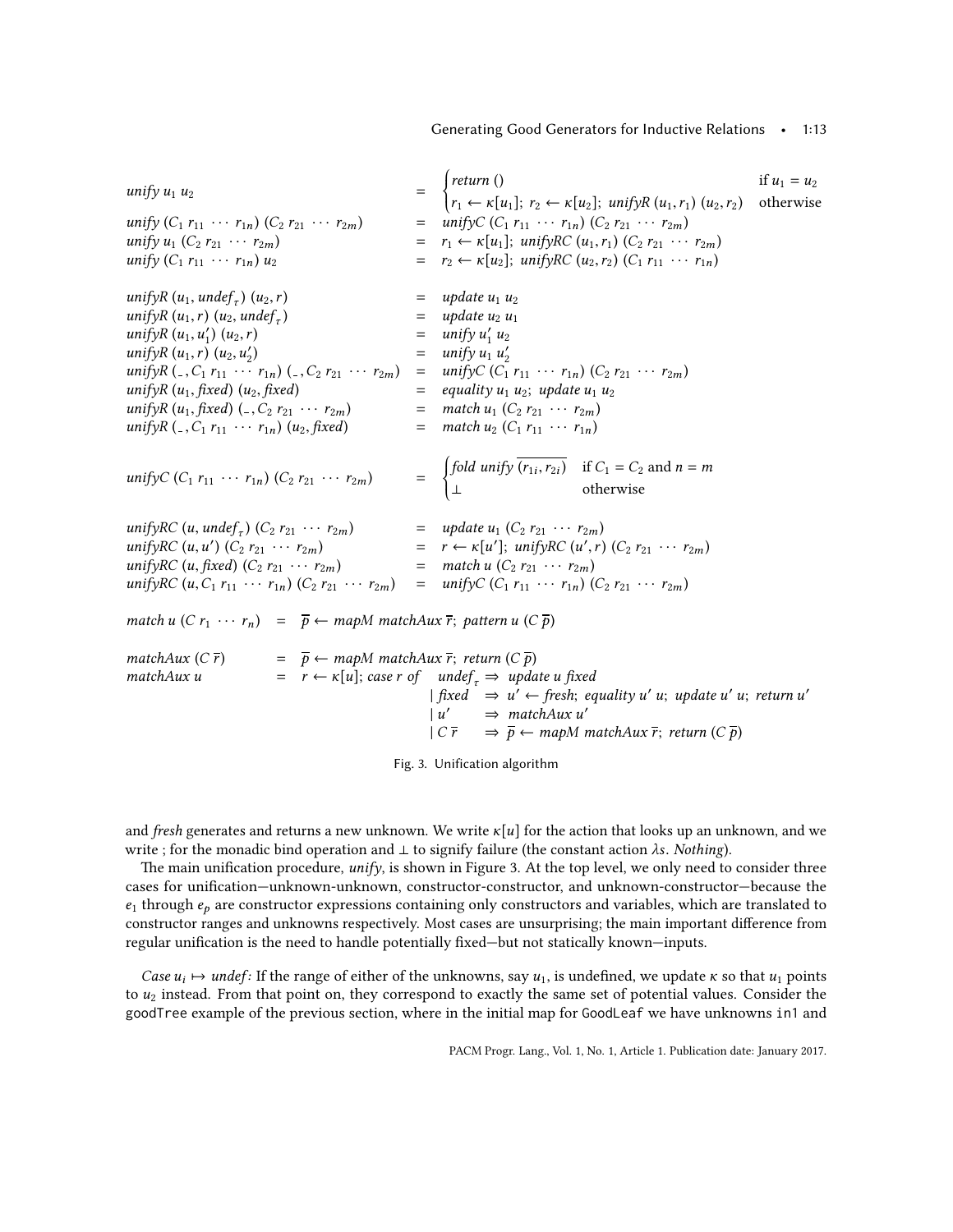#### 1:14 • Leonidas Lampropoulos, Zoe Paraskevopoulou, and Benjamin C. Pierce

in2 as inputs to the generator, tree as the unknown being generated, and n introduced by GoodLeaf:

$$
\kappa := (\text{in1} \mapsto \text{fixed}) \oplus (\text{in2} \mapsto \text{fixed}) \oplus (\text{tree} \mapsto \text{under}_{\text{Tree}}) \oplus (\text{n} \mapsto \text{under}_{\text{nat}})
$$

We first unify in1 with n; since  $n \mapsto$  undef<sub>nat</sub> in the initial map, the unification updates that map such that  $n \mapsto \text{in1}.$ 

Case  $u_i \mapsto u'_i$ : If either unknown maps to another unknown we recursively try to unify using the new unknown input For example, when we try to unify in 2 with n in the undated map for Goodl as f, we recurse and attempt as input. For example, when we try to unify in2 with n in the updated map for GoodLeaf, we recurse and attempt to unify in1 with in2.

Case  $u_1 \mapsto C_1 r_{11} \cdots r_{1n}$  and  $u_2 \mapsto C_2 r_{21} \cdots r_{2m}$ : If both ranges have some constructor at their head, there are two possibilities: either  $C_1 \neq C_2$ , in which case the unification fails, or  $C_1 = C_2$  and  $n = m$ , in which case we recursively unify  $r_{1i}$  with  $r_{2i}$  for all i. We maintain the invariant that all the ranges that appear as arguments to any constructor contain only constructors and unknowns, which allows us to call  $unify$  and reduce the total number of cases.

The last two cases, dealing with  $fixed$  ranges, are the most interesting ones.

Case  $u_1 \mapsto$  fixed and  $u_2 \mapsto$  fixed: If both  $u_1$  and  $u_2$  map to a fixed range in  $\kappa$ , then we need to assert that whatever the values of  $u_1$  and  $u_2$  are, they are equal. This will translate to an equality check between  $u_1$  and  $u_2$ in the derived generator. We record this necessary check using equality and proceed assuming that the check succeeds, setting one unknown's range to the other. Continuing with the goodTree example, when we attempt to unify in1 and in2, both have *fixed* ranges. This results in the equality check  $n_1 = n_2$  that appears in gen-good.

Case  $u_i \mapsto \text{fixed}$  and  $u_j \mapsto C r_1 \cdots r_n$ : The last possible configuration pairs a fixed range against a constructor<br>graph  $C r_1 \cdots r_n$ . This will result in a pattern match in the derived generator. We saw such an example in range C  $r_1 \cdots r_n$ . This will result in a pattern match in the derived generator. We saw such an example in the previous section in the form of complete'. One branch of the match will be against a representation of the range  $C r_1 \cdots r_n$  and lead to success, while the other branch will terminate the generation with failure in all other cases. To match against C  $r_1 \cdots r_n$ , we will need to convert all of the ranges  $\bar{r}$  to patterns  $\bar{p}$ , while dealing with potentially non-linear appearances of unknowns inside the constructor range. This is done by traversing the ranges  $\bar{r}$ , applying a helper function *matchAux* to each, and logging the result in the state monad using *pattern*.

If r is itself a constructor C, we need to recursively traverse its ranges, convert them to patterns  $\bar{p}$  and combine them into a single pattern  $\overline{C}$   $\overline{p}$ . If r is an unknown u, we look up its range inside the current map. If it is undefined we can use u as the bound variable in the pattern; we update the binding of u in the map to be fixed, as it will be extracting information out of the fixed discriminee. On the other hand, if the range is fixed, we need to create a fresh unknown u', use that as the pattern variable and then enforce an equality check between u and u'. Finally, the unknown and constructor cases result in appropriate recursions. the unknown and constructor cases result in appropriate recursions.

<span id="page-13-0"></span>[4.](#page-9-0)5: Handling hypotheses. Another important part of the derivation of a generator for a single constructor  $C$ is handling all of its hypotheses. Given a hypothesis of the form  $S e_1 e_2 \cdots e_m$ , we once again identify a few different cases.

If there is exactly one undefined variable amongst the  $e_i$ , we need to instantiate it. That translates either to relate the currently derived approach the best call to the generator. The bet a call to the generic arbitraryST function, or to a recursive call to the currently derived generator. The bst predicate provides examples of both: after the unification is complete, the map  $\kappa$  will have the following form:

$$
\kappa := (\text{in1} \mapsto \text{fixed}) \oplus (\text{in2} \mapsto \text{fixed}) \oplus (\text{tree} \mapsto \text{Node} \times 1 \text{ r})
$$
  
\n
$$
\oplus (\text{lo} \mapsto \text{in1}) \oplus (\text{hi} \mapsto \text{in2}) \oplus (x \mapsto \text{under}_{\text{Nat}}) \oplus (1 \mapsto \text{under}_{\text{Tree}}) \oplus (r \mapsto \text{under}_{\text{Tree}})
$$

When processing the hypothesis  $10 \le x$ , the unknown 10 maps to in1which in turn is fixed, while x is still undefined. Thus, to generate x such that  $\log x$  holds, we need to invoke the arbitraryST method of GenSuchThat for (fun x => in1 < x). After processing this constraint, the range of x becomes to fixed: we know that it has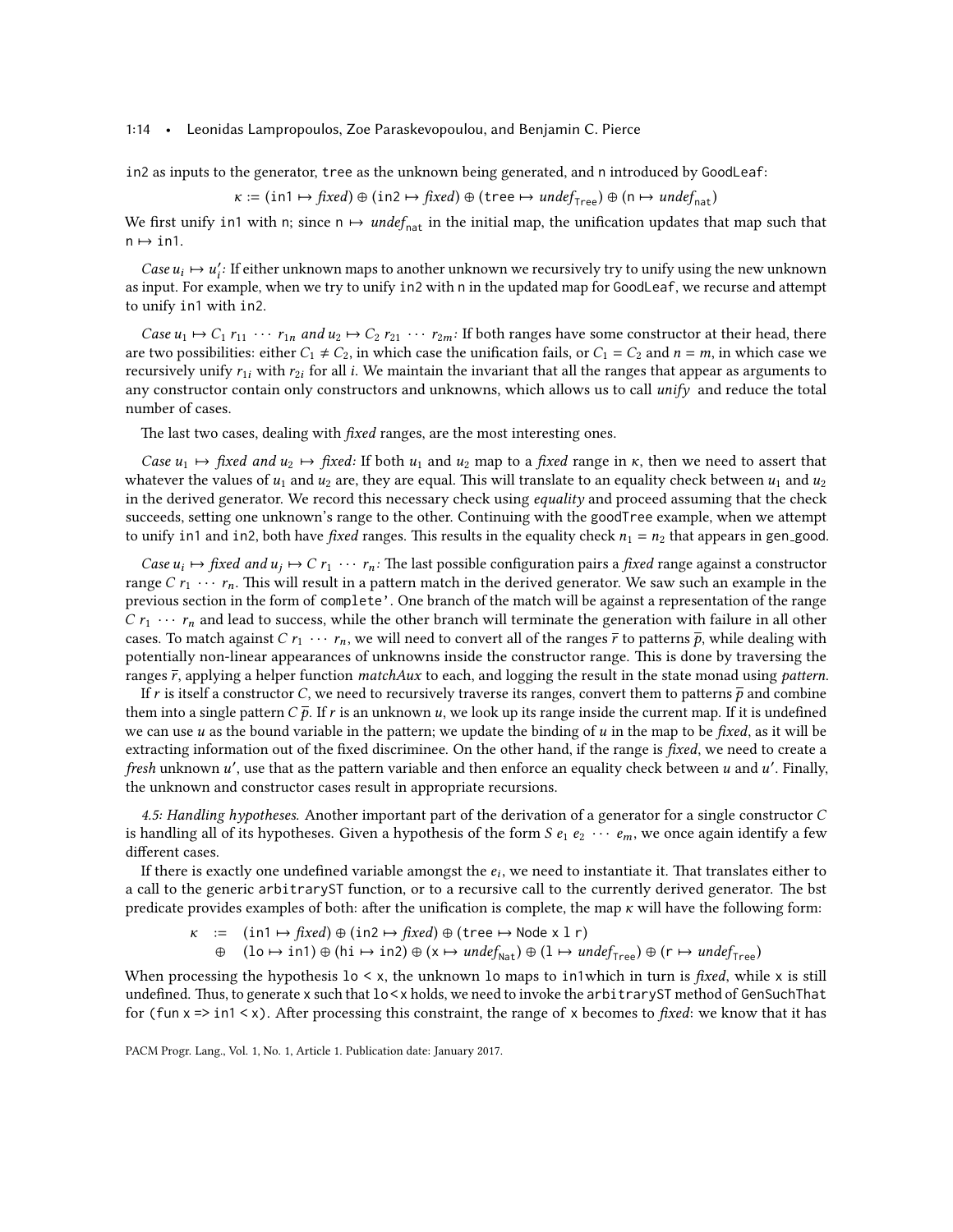a concrete value but not what it is. For all intents and purposes it can be treated as if it was an input to the generation from this point on.

$$
\kappa := (\text{in1} \mapsto \text{fixed}) \oplus (\text{in2} \mapsto \text{fixed}) \oplus (\text{tree} \mapsto \text{Node} \times \text{1 } r)
$$
  
\n
$$
\oplus (\text{lo} \mapsto \text{in1}) \oplus (\text{hi} \mapsto \text{in2}) \oplus (x \mapsto \text{fixed}) \oplus (\text{1} \mapsto \text{under}_{\text{Tree}}) \oplus (r \mapsto \text{under}_{\text{Tree}})
$$

Therefore, when processing the bst  $\log l$ , only 1 is unconstrained. However, since generating 1 such that bst lo x l holds is exactly the generation mode we are currently deriving, we just make a recursive call to aux arb to generate l.

The second possibility for a hypothesis is that all expressions  $e_i$  are completely fixed, in which case we can only check whether this hypothesis holds. For example, when we encounter the x < hi constraint, both x and hi have already been instantiated and therefore we need to check whether x < hi holds at runtime, using the dec method of the decidability typeclass.

A final possibility is that a hypothesis could contain multiple undefined unknowns. Deciding which of them to instantiate first and how many at a time is a matter of heuristics. For example, if in the constraint bst lo hi t, if all of lo, hi and t were undefined, we could pick to make a call to arbitraryST bst, or we could instantiate arguments one at a time. In our implementation, we prioritize recursive calls whenever possible; we leave further exploration and comparison of different heuristics as future work.

[4.](#page-9-0)6: Assembling the Final Result. After processing all hypotheses we have an updated constraint map  $\kappa$ , where, compared to the constraint map after the unification, some unknowns have had their ranges fixed as a result of instantiation. However, there might still be remaining unknowns that are undefined. Such was the case for the nonEmpty tree example where x, 1 and r were all still undefined. Thus, we must iterate through  $\kappa$ , instantiating any unknowns u for which  $\kappa[u] = undef$ . To complete the generator  $q_C$  for a particular constructor, we look up the range of all unknowns that are being generated, convert them to a Coq expression, group them in a tuple and return them.

<span id="page-14-1"></span>[4.](#page-9-0)7: Putting it All Together. A formal presentation of the derivation for a single constructor is shown in Figure [4.](#page-15-0) Here, for simplicity of exposition, we allow only a single output *out*. In general, even though our implementation of the algorithm deals with a single output as well, the algorithm presented in this section can handle an arbitrary number of outputs.

Given an inductive relation R and a particular constructor  $C : \forall \overline{x}, \overline{S} \overline{e} \rightarrow P e_1 e_2 \cdots e_p$ , our goal is to generate *out* such that for all  $\overline{in}$ , the predicate  $R$  e'<sub>1</sub> e'<sub>2</sub> ... e'<sub>p</sub> holds via constructor C, where the e's are constructor expressions containing only variables in  $\{out\} \cup \overline{in}$ . First, we create an initial map  $\kappa$  as described in Paragraph [4](#page-9-0)[.2.](#page-9-1)<br>We use it to construct an initial state of for the unification monad (Paragraph 4.4), where th We use it to construct an initial state st for the unification monad (Paragraph [4.](#page-9-0)[4\)](#page-11-1), where the patterns and equalities fields are empty, while the unknowns field holds  $\overline{in}$ , out and all universally quantified variables of C. We then evaluate a sequence of monadic actions, each one attempting to unify  $e_i$  with its corresponding  $e'_i$ . If at any point the unification fails the constructor C is not inhabitable and we fail. If it succeeds we pro at any point the unification fails, the constructor C is not inhabitable and we fail. If it succeeds, we proceed to<br>produce all of the nested pattern matches and equalities in order (emit, patterns and emit, equalities), a produce all of the nested pattern matches and equalities in order (emit\_patterns and emit\_equalities), as described Paragraph [4.](#page-9-0)[3.](#page-10-1) Afterwards, we process all the hypotheses using emit\_hypotheses as described in Paragraph [4](#page-9-0)[.5,](#page-13-0) emitting instantiations or checks as appropriate, while updating the constraint set  $\kappa$ . Finally, we complete the generation by instantiating all unknowns that are still undefined and constructing the result by reading off the range of *out* in the final constraint set [4.](#page-9-0)[7.](#page-14-1)

#### <span id="page-14-0"></span>5 GENERATING CORRECTNESS PROOFS

This section describes how we automatically generate proofs that our generators are sound and complete with respect to the inductive predicates they were derived from. Following the translation validation approach of [Pnueli](#page-27-7) [et al.](#page-27-7) [\(1998\)](#page-27-7), rather than proving once and for all that every generator we build is guaranteed to be correct, we build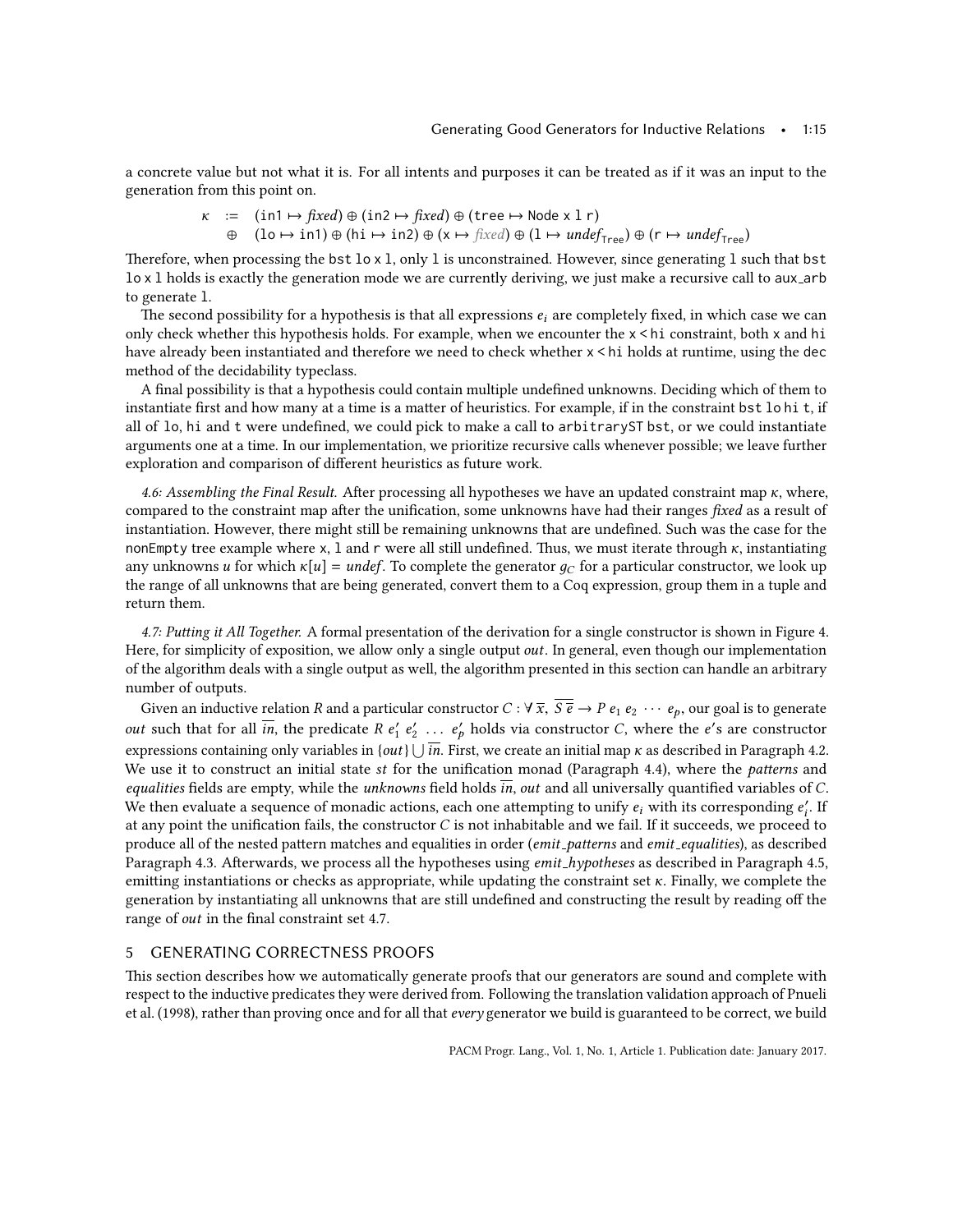1:16 • Leonidas Lampropoulos, Zoe Paraskevopoulou, and Benjamin C. Pierce

<span id="page-15-0"></span>
$$
\text{let } \kappa = \overline{in \mapsto \text{fixed}} \oplus out \mapsto \text{under}_{\tau_{out}} \oplus \overline{x} \mapsto \text{under}_{\tau_x} \text{ in}
$$
\n
$$
\text{let } st = \begin{cases} \text{constraints} & = \kappa \\ \text{equalities} & = 0 \\ \text{patterns} & = \underline{\text{[]}} \\ \text{unknowns} & = \overline{in} \cup \{\text{out}\} \cup \overline{x} \\ \text{case } \text{runUnif} \text{yState} \{ \text{unify } e_1 \ e_1'; \text{ unify } e_2 \ e_2'; \ \dots; \text{ unify } e_p \ e_p' \} \text{st of}
$$
\n
$$
|\text{None } \rightarrow \boxed{\text{ret None}} \\ |\text{Some } (st',()) \rightarrow \text{emit-patters } (\text{patterns } st') \text{ (equalities st')} \text{ (constraints } st') \end{cases}
$$

| emit.patters [] eqs $\kappa$ = emit-equalities eqs $\kappa$                                                                                                                                                                                                                                                        | emit-equalities [] $\kappa$ = emit-hypotheses ( $\overline{S}\overline{e}$ ) $\kappa$ |
|--------------------------------------------------------------------------------------------------------------------------------------------------------------------------------------------------------------------------------------------------------------------------------------------------------------------|---------------------------------------------------------------------------------------|
| emit.patters (u, p) :: ps) eqs $\kappa$ =                                                                                                                                                                                                                                                                          | emit-equalities ((u, u, u) :: eqs) $\kappa$ =                                         |
| match u with<br>$ p \Rightarrow$ emit-patters ps eqs $\kappa$                                                                                                                                                                                                                                                      | if $(u_1 = u_2)$ ? then emit-equalities eqs $\kappa$                                  |
| emit-hypotheses [] $\kappa$ = final-assembl $\kappa$                                                                                                                                                                                                                                                               | emit-final-call $u_k$ =                                                               |
| emit-hypotheses ((S $\overline{e}$ ) :: ss) $\kappa$ =                                                                                                                                                                                                                                                             |                                                                                       |
| if $\forall u \in \overline{e}$ . $\kappa[u] \neq$ under<br>$\{i \in \overline{e}$ for<br>the                                                                                                                                                                                                                      |                                                                                       |
| if $(S\overline{e})$ ? then emit-hypotheses ss $\kappa$                                                                                                                                                                                                                                                            | file {and2assembl $\kappa$ =                                                          |
| else let {u <sub>1</sub> ,...,u <sub>k</sub> } = {u $\in \overline{e}$   $\kappa[u] =$ underf} in<br>let $\kappa'$ = $\kappa[u_i \leftarrow$ fixed] <sup>k</sup> <sub>i=1</sub> in<br>let $\kappa'$ = $\kappa[u_i \leftarrow$ fixed] <sup>k</sup> <sub>i=1</sub> in<br>let (Some emit-result $\kappa u$ <i>u</i> = |                                                                                       |
| edit-final-call $u_k$                                                                                                                                                                                                                                                                                              | emit-result $\kappa u$ <i>u</i> =                                                     |
| emit-hypotheses ss $\kappa[u_i \leftarrow$ fixed] <sup>k</sup> <sub>i=1</sub> in<br>emit-pypotheses ss $\kappa[u_i \leftarrow$ fixed] <sup>k</sup> <sub>i=1</sub> =                                                                                                                                                |                                                                                       |
| emit-result $\$                                                                                                                                                                                                                                                                                                    |                                                                                       |

Fig. 4. Derivation of one case of a generator  $g_C$  (for a single constructor C), in pseudo-code. Boxes delimit "quasi-quoted" Coq generator code to be emitted. Inside boxes, *italic* text indicates "anti-quoted" pseudo-code whose result is to be substituted in its place.

a proof term certifying that each specific generator is correct at the same time as we build the generator itself. In fact, the same algorithm that is used to compile generators from inductive predicates is also used to compile their corresponding proofs of correctness. We leverage an existing verification framework for QuickChick, designed to allow users to (manually) prove soundness and completeness of generators built from QuickChick's low-level primitives [\(Paraskevopoulou et al. 2015\)](#page-27-4).

This verification framework assigns semantics to each generator by mapping it to its set of outcomes, i.e. the elements that have non-zero probability of being generated. This enables proving that all the elements in a set of outcomes satisfy some desired predicate (soundness), and that all the elements that satisfy the predicate are in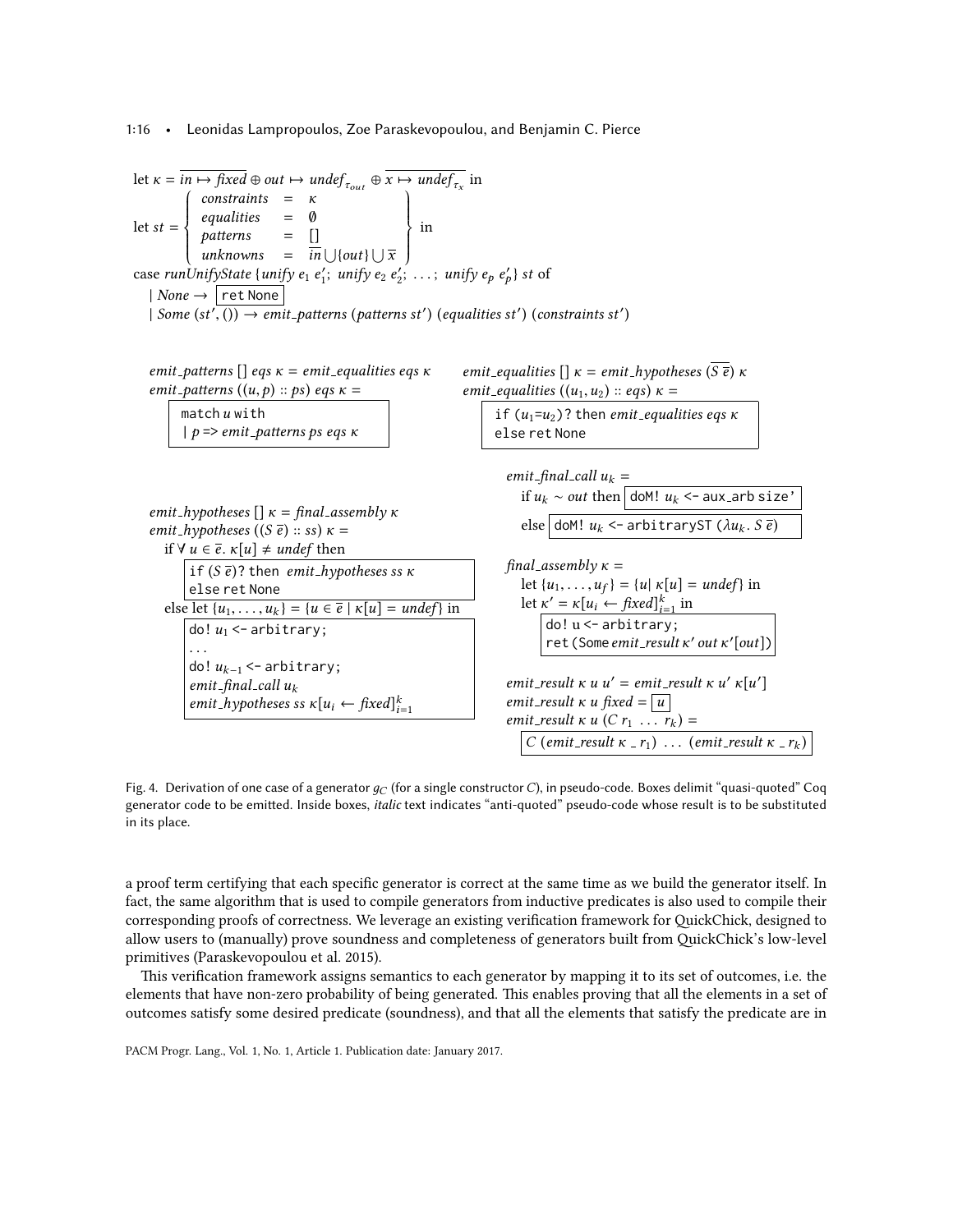the set of outcomes (completeness). To ease reasoning about user-defined generators, QuickChick provides a library of lemmas that specify the behavior of built-in combinators.

We leverage this framework to specify the set of outcomes of derived generators: given an inductive relation and some input parameters, it should be exactly the set of elements that satisfy the inductive relation. Automatic generation of proofs is analogous to generation of generators and is done using the same algorithm. Just as generators are derived by composing generator combinators that we select by examining the structure of the inductive predicate, proofs are derived by composing the corresponding correctness lemmas that are provided by QuickChick. We glue these proof components together in order to obtain proofs for unsized generators using typeclass resolution, just as we did to obtained unsized generators. To enable this, we extend the typeclass infrastructure of QuickChick to encode properties of generators as typeclasses and we automatically generate instances of these classes for the derived generators.

Subsection [5.1](#page-16-0) briefly describes QuickChick's verification framework, focusing on the proof generation ma-chinery. [5.2](#page-17-0) outlines the structure of the generated proofs and describes all the terms, definitions, and proofs that we need to generate in order to obtain the top-level correctness proof. [5.3](#page-19-0) describes the extensions to the typeclass infrastructure of QuickChick that we made in order to facilitate proof generation.

## <span id="page-16-0"></span>5.1 Verification Framework

QuickChick assigns semantics to generators by mapping them to the set of values that have non-zero probability of being generated. Recall from section [2.1](#page-3-0) that generators are functions mapping a random seed and a natural number to an element of the underlying type. The semantics of a generator for a given size parameter is exactly the values that can be generated for this particular size parameter.

$$
[\![g]\!]_s = \{ x \mid \exists r, g \ s \ r = x \}
$$

We can then define the semantics of a generator by taking the union of these sets over all possible size parameters.

$$
\llbracket g \rrbracket = \bigcup_{s \in \mathbb{N}} \llbracket g \rrbracket_s
$$

It may seem as though we could have skipped the first definition and inlined its right-hand side in the second. However, by separating out the first definition we can additionally characterize the behavior of generators with respect to the size parameter. For instance, we can define the class of size-monotonic generators, whose set of outcomes for a given size parameter is included to the set of outcomes for every larger size parameter.

$$
\texttt{sizeMonotonic}\ g \stackrel{\text{def}}{=} \forall s_1\ s_2,\ s_1 \leq s_2 \rightarrow \llbracket g \rrbracket_{s_1} \subseteq \llbracket g \rrbracket_{s_2}
$$

Another useful class of generators is bound-monotonic generators, i.e., bounded generators that behave monotonically with respect to their bound parameter. Recall that bounded generators are parameterized by a natural number which bounds the size of the generated terms.

$$
\text{boundMonotonic } g \stackrel{\text{def}}{=} \forall s \ s_1 \ s_2, \ s_1 \leq s_2 \rightarrow \llbracket g \ s_1 \rrbracket_s \subseteq \llbracket g \ s_2 \rrbracket_s
$$

Together, these characterizations allow us to obtain convenient specifications for combinators. To support reasoning about size-monotonicity properties, QuickChick encodes them as typeclasses and provides lemmas (encoded as typeclass instances) that various generator combinators are size monotonic if all the involved generators are size monotonic. For instance, here is the lemma for monadic binding:

sizeMonotonic 
$$
g
$$
  $\forall x \in [[g]],$  sizeMonotonic  $(f x)$   
sizeMonotonic  $(g \gg)= f)$ MONBIND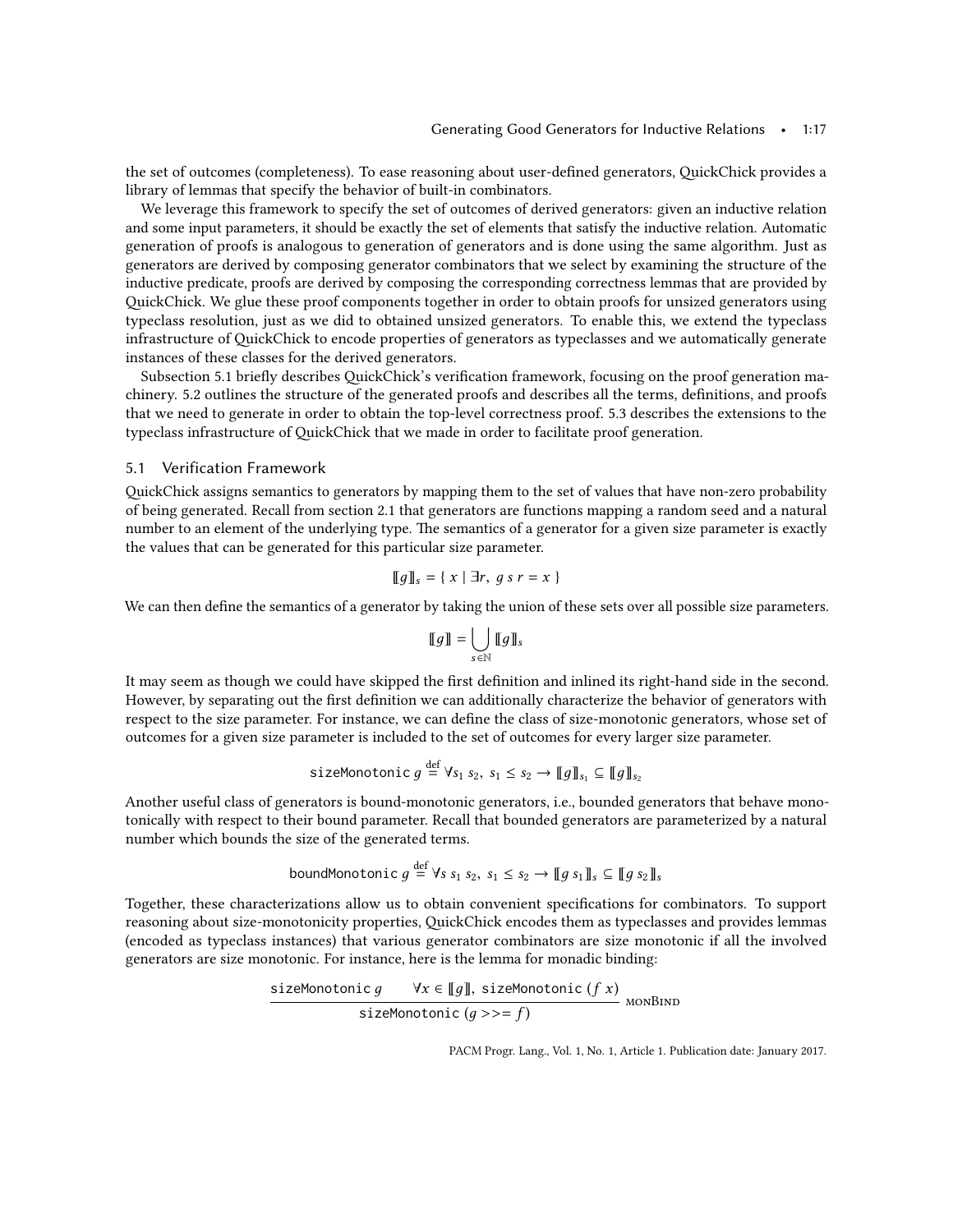## 1:18 • Leonidas Lampropoulos, Zoe Paraskevopoulou, and Benjamin C. Pierce

There is a similar lemma that guarantees that sized is size monotonic but it requires both bound and size monotonicity for the bounded generator.

$$
\frac{\text{sizeMonotonic } g \qquad \forall s, \text{ boundMonotonic } (g \text{ s})}{\text{sizeMonotonic } (\text{sized } g)}
$$

To prove that sized is monotonic, we also need a second premise that requires the bounded generator to be bound monotonic. This is because sized will use the internal size parameter of G to instantiate the bound parameter of the generator.

To support reasoning about generators, QuickChick provides a library of lemmas that specify the semantics of generator combinators and can be used to compositionally verify user defined generators. These lemmas can be seen as a proof theory for the G monad; one can apply them in order to build derivations that computations in this monad are correct.

The simplest example of a correctness lemma is the one of ret. Unsurprisingly, the semantics of the return of the G monad is just a singleton set.

$$
\boxed{\text{ret } x \rrbracket = \{ x \}} \text{semRef}
$$

The lemma for monadic bind is more interesting. In particular, the expected specification that composes the set of outcomes of the two generators using an indexed union is true, but under the additional requirement that the generators involved are size monotonic.

sizeMonotonic 
$$
g
$$
  $\forall x \in [[g]]$ , sizeMonotonic  $(f x)$   $[[g]] = s$   $\forall x \in s$ ,  $[[f x]] = h x$   
 $[[g \gg f]] = \bigcup_{x \in s} h x$ 

The intuition behind this requirement [\(Paraskevopoulou et al.](#page-27-4) [2015\)](#page-27-4) is that the set on the left-hand side of semBind contains elements that are generated when the same size parameter is threaded to both generators, whereas the right-hand side indexes over elements that have been generated by  $q$  when the size parameter ranges over all natural numbers. To address this mismatch, we use monotonicity. In particular, to obtain the right to le inclusion we can pick a witness for the size parameter that is greater than both of the size parameters we obtain as witnesses from the hypothesis, such as their sum (or max) and then use monotonicity to prove the inclusion.

The correctness lemma for sized is crucial for proof generation, as it gives us proofs about unbounded generators. It states that the semantics of the combinator is the union of the sets of outcomes of the bounded generator indexed over all natural numbers.

boundMonotonic 
$$
g
$$
 (  $\forall x \in \mathbb{N}$ , sizeMonotonic  $(g x)$ )  $\forall x \in \mathbb{N}$ ,  $[[g x]] = f x$ 

\n[ $\text{size } g \parallel = \bigcup_{x \in \mathbb{N}} f x$ 

\n5.13.25.25

 $x \in \mathbb{N}$ <br>The lemma requires that the bounded generator is size monotonic for all bounds and, in addition, that it is monotonic in the bound parameter itself. These conditions are required because the set on the left-hand size of the specification contains elements that are generated from  $q$  using same number for the size and the bound, whereas in the right-hand side the bound and the size parameter range independently over natural numbers. As in the case of the monadic bind, we can work around this mismatch using monotonicity.

## <span id="page-17-0"></span>5.2 Proof Generation

This section describes the proof terms that we generate for each derived generator. To describe the structure of the constructed proof terms, we will use the generator for binary search trees presented in [3](#page-6-0) as a running example. The terms themselves have the same structure as the generators and are generated using using the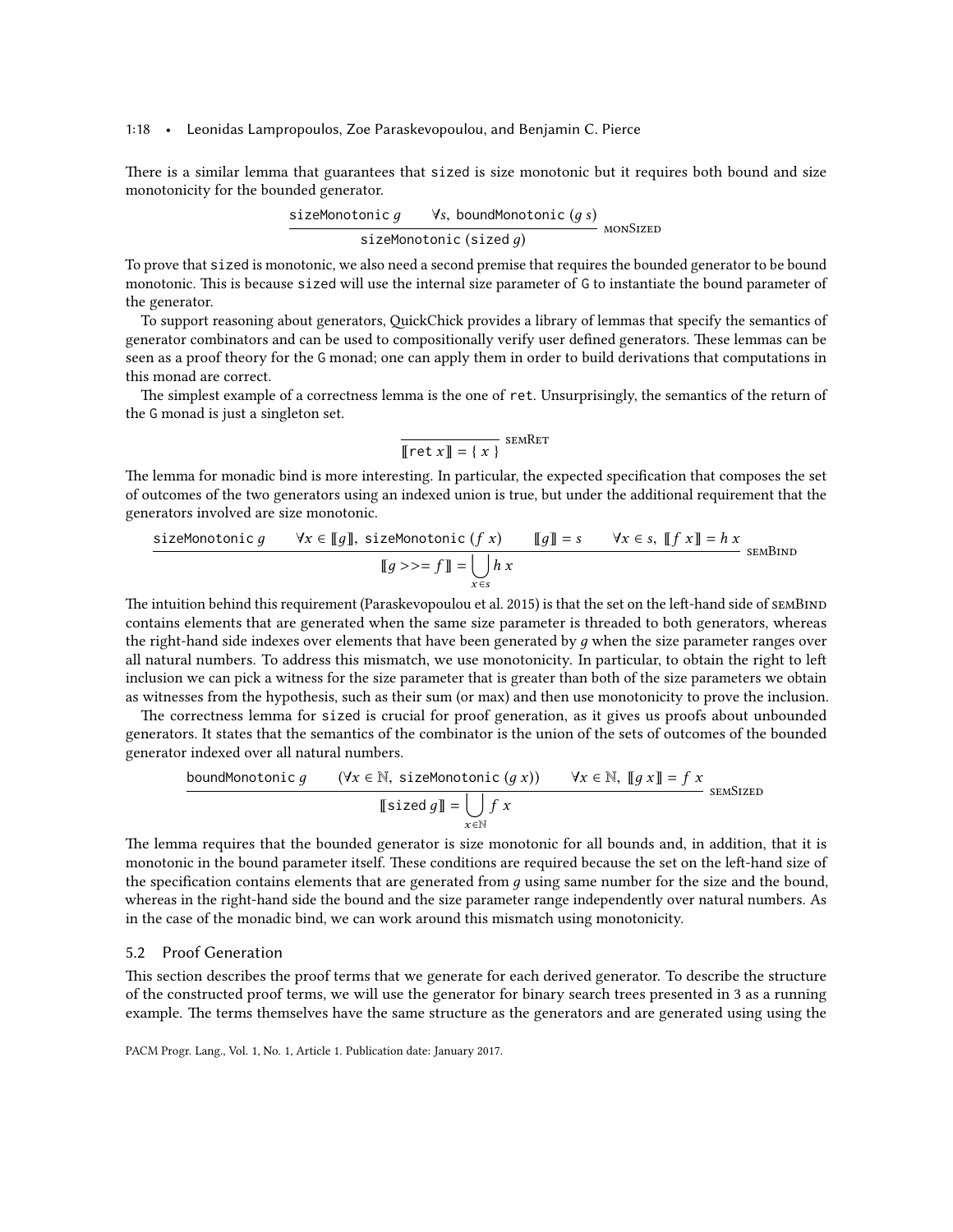same algorithms, replacing the generator building blocks with their proof counterparts. For brevity, we assume a single output of the generation procedure; we can easily encode multiple outputs using tuples.

Top-level proof. Let  $R : A \rightarrow Prop$  be an inductive predicate and g : option A a derived generator for this predicate. We want to generate proofs that  $g$  is sound and complete with respect to this predicate, i.e., that the set of outcomes of the generator is exactly the elements that satisfy  $P$ :

$$
\texttt{isSome} \cap \llbracket g \rrbracket = \texttt{Some}[P]
$$

Since our generators can fail (their return type is option A), we need to take the image of P under Some. We also remove None from the set of outcomes of  $q$  by intersecting it with is Some, i.e., the set of elements whose outermost constructor is Some.

In the case of binary search trees, this amounts to saying that the set of outcomes of the unbounded generator (which we obtain using sized; it is automatically derived by typeclass resolution) is exactly the set of trees that satisfy the bst predicate for some given inputs.

$$
\forall in_1 in_2, \text{ is} \textsf{Some} \cap \llbracket \textsf{-sized (gen_bst} in_1 in_2) \rrbracket = \textsf{Some[bst} in_1 in_2]
$$

As expected, to generate proofs about unbounded generators we have to first generate proofs about bounded generators. These proofs can be then lifted using the specification of sized that we saw in the previous section.

Proofs for Bounded Generators. Before deriving correctness proofs for bounded generators, we first need to settle on a specification. To this end, for each inductive definition for which we derive a generator, we generate automatically an operator, which we call iter, that maps a natural number to the set of elements that inhabit the inductive relation and whose proof has height less or equal to the given natural number. This set will serve as a specification for the bounded generator for a given size parameter.

This operator has exactly the same shape as the generator, and it is obtained using the same algorithm; the only thing that changes is that, instead of using the combinators of the G (option −) monad, we use those of the set monad. For instance, in the case of the bst predicate the iter operator looks like the following:

iter\_bst in<sub>1</sub> in<sub>2</sub> s =   
\n
$$
\begin{cases}\n\{\text{Leaf }\} \cup \bigcup_{x > in_1} \text{if } x < in_2 \text{ then} \\
\bigcup_{l \in (\text{iter_bst } in_1 x s')} \bigcup_{r \in (\text{iter_bst } x in_2 s')} \{\text{Node } x l r\} \\
\text{else } \emptyset\n\end{cases}
$$
if s = 0 if s = s' + 1

e parallels with the generator stand out: we can obtain this by replacing ret (Some −) with the singleton set (i.e., the return of the set monad), bind with indexed union (i.e., the bind of the set monad), and ret None with empty set (i.e., the fail action of the set monad).

Using iter we can accurately characterize the set of outcomes of a bounded generator:

isSome 
$$
\cap
$$
 [[g n]] = Some[iter n]

The proof term for this proposition also has the same structure as the generator, but this time, instead of monadic combinators, we use the corresponding proof rules. Since we only care to specify the Some part of the set of outcomes of the generators, we can use slightly modified proof rules that require a weaker notion of generator monotonicity. In particular, the new rules only require the generator to be monotonic in the Some part of its set of outcomes. This is captured by the following two definitions.

sizeMonotonicOpt 
$$
g \stackrel{\text{def}}{=} \forall s_1 \ s_2, \ s_1 \le s_2 \rightarrow \text{isSome} \cap [\![g]\!]_{s_1} \subseteq \text{isSome} \cap [\![g]\!]_{s_2}
$$
  
boundMonotonicOpt  $g \stackrel{\text{def}}{=} \forall s \ s_1 \ s_2, \ s_1 \le s_2 \rightarrow \text{isSome} \cap [\![g \ s_1]\!]_s \subseteq \text{isSome} \cap [\![g \ s_2]\!]_s$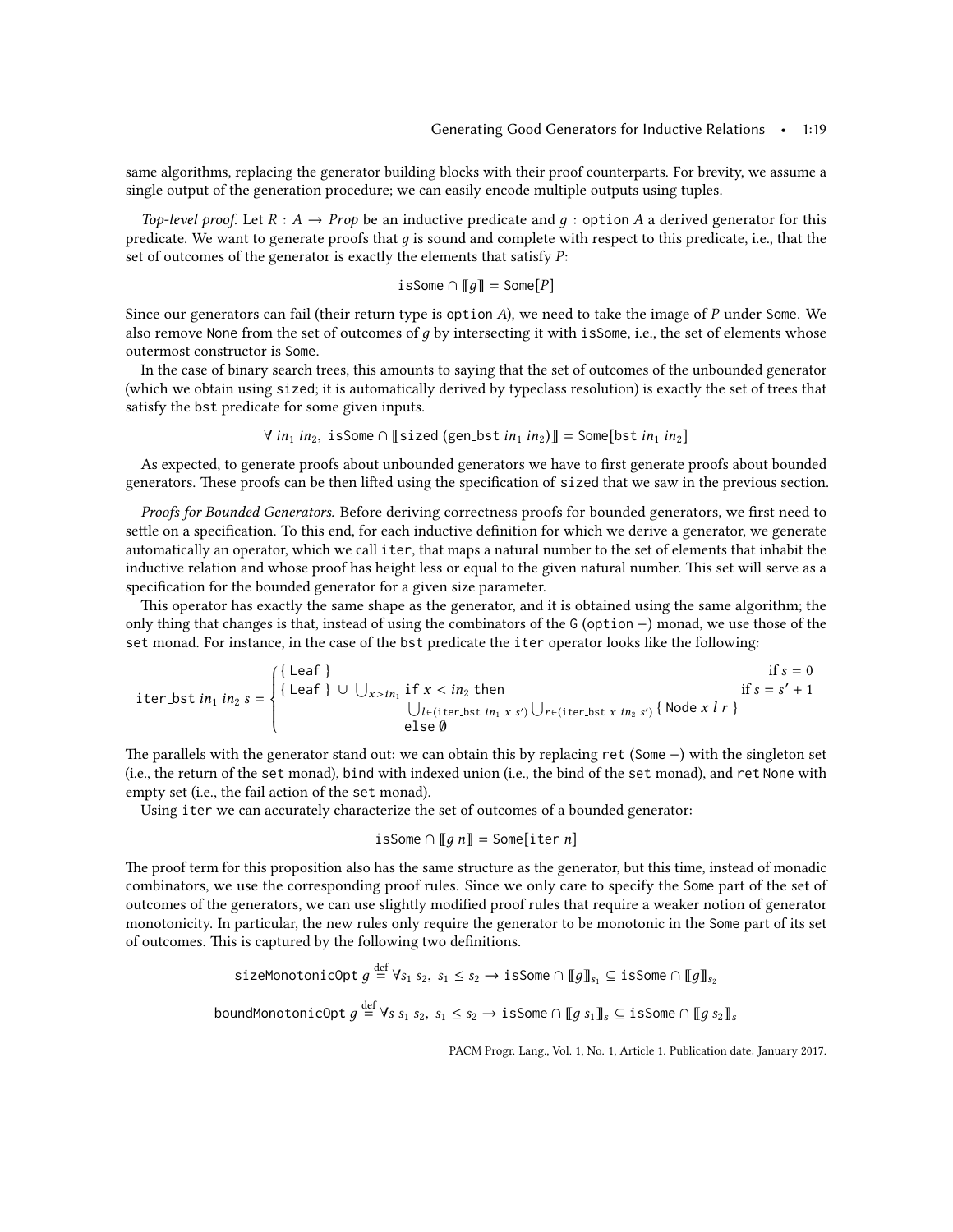### 1:20 • Leonidas Lampropoulos, Zoe Paraskevopoulou, and Benjamin C. Pierce

Using the above definitions we can formulate the alternative proof rules. Below are examples of reformulated lemmas for bind and size.

sizeMonotonicOpt *g*  
\n
$$
\forall x, \text{ sizeMonotonicOpt}(f x) \quad [[g]] = s \quad \forall x, \text{ isSome } \cap [[f x]] = h x
$$
  
\nisSome  $\cap [[g \gg 0]] = \bigcup_{x \in s} h x$   
\nboundMonotonicOpt *g*  $\forall n \in \mathbb{N}, \text{ sizeMonotonicOpt}(g n)) \quad \forall n, \text{ isSome } \cap [[g n]] = h n$   
\nisSome  $\cap [[\text{size } g]] = \bigcup_{n \in \mathbb{N}} h n$   
\nOur goal is to lift specification from bounded to unbounded generators using the corresponding lemma for

sized. To that end, we need a proof that the union of these sets produced by iter over all natural numbers is exactly the set of elements that satisfy the predicate.

$$
\bigcup_{n\in\mathbb{N}}\text{iter }n=P
$$

The above proof also requires us to generate a proof that these sets operators are monotonic in the size parameter.

$$
\forall n_1 \; n_2, \; n_1 \leq n_2 \rightarrow \text{iter } n_1 \subseteq \text{iter } n_2
$$

Monotonicity proofs. As described above, in order to produce correctness proofs we need to also produce monotonicity proofs for the unbounded generators. These proofs are used in both constructing the correctness proofs for bounded combinators, as well as lifting them to unbounded ones. In order to be able to use the generators as individual components in other derived generators that come with correctness proofs, we also li size monotonicity proofs to unbounded generators. As in previous cases, this is done using the corresponding lemma for sized. Again, we automate this process by providing the appropriate typeclass instances. Note that the choice to generate proofs of this weaker notion of monotonicity is not essential; we could have generated proofs of full monotonicity instead. However, we opted for this weaker notion as it signicantly simplies the proof of bound monotonicity.

## <span id="page-19-0"></span>5.3 Typeclasses for Proof Generation

As we did for generators in Section [4,](#page-9-0) we rely on typeclasses to connect individual proof components and lift specifications to unbounded generators. In this subsection we describe the extensions to the typeclass infrastructure of QuickChick presented in Section [2,](#page-2-0) which are needed in order to achieve this. We use Coq notation so that we can display the actual typeclass denitions; the notation :&: denotes set intersection and the notation @: the image of a function over some set.

Monotonicity. First we extend the typeclass hierarchy to encode size and bound monotonicity properties.

```
Class SizeMonotonicOpt {A} (g : G (option A)) :=
  { monotonic_opt :
      forall s1 s2,
        s1 <= s2 -> isSome :&: semGenSize g s1 \subset isSome :&: semGenSize g s2 }.
Class BoundMonotonicOpt {A} (g : nat -> G (option A)) :=
  { sizeMonotonicOpt :
      forall s s1 s2,
        s1 \leq s2 \impliesisSome :&: semGenSize (g s1) s \subset isSome :&: semGenSize (g s2) s }.
```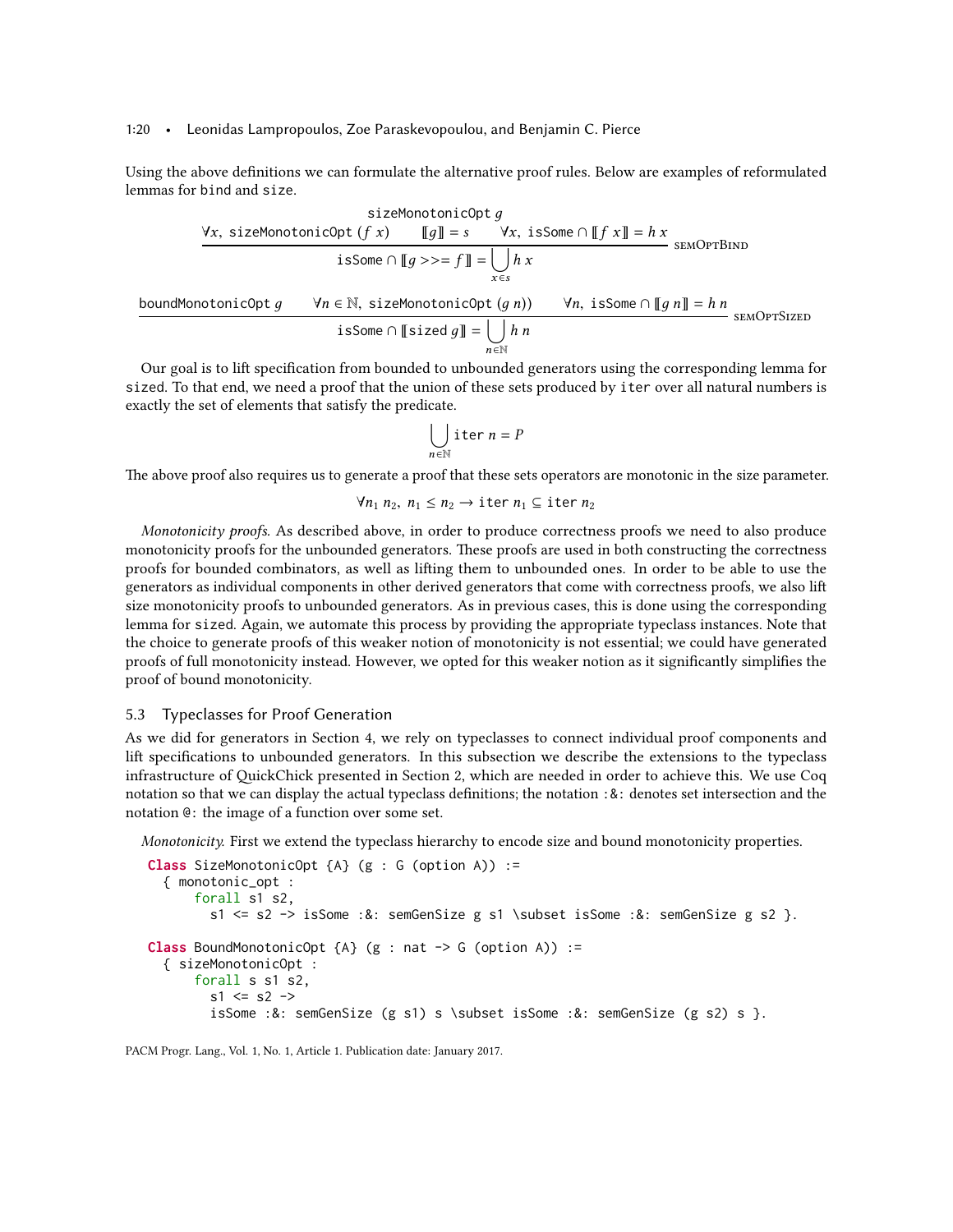We automatically generate proofs that derived bounded generators are bound and size monotonic by explicitly constructing the proof term and we automatically create instances of these classes. Size monotonicity can then be derived for unbounded generators using the following provided instance.

```
Instance SizeMonotonicOptOfBounded (A : Type) (P : A -> Prop)
         (H1 : GenSizedSuchThat A P)
         (H2 : forall s : nat, SizeMonotonicOpt (arbitrarySizeST P s))
         (H3 : BoundMonotonicOpt (arbitrarySizeST P))
: SizeMonotonicOpt (arbitraryST P).
```
Given a GenSizedSuchThat instance for a predicate  $P$  (H1 above), which provides access to a constrainted bounded generator arbitrarySizeST P, and instances of size and bound monotonicity for this generator (H2 and H3), we can obtain an instance of size monotonicity for unbounded generator for this predicate, arbitraryST P, which is also obtained automatically by the corresponding instance.

Set Operators. To express the correctness property of generators we introduce a typeclass that gives a generic interface to predicates which are equipped with an iter operator.

```
Class Iter \{A : Type\} (P : A \rightarrow Prop) :={ iter : nat \rightarrow set A;
    iter_mon : forall n1 n2, n1 <= n2 -> iter n1 \subset iter n2;
    iter_spec : \bigcup_{n=1}^{\infty} (iter n) = P }.
```
Correctness. We can define a subclass of the above class, which is used to characterize bounded generators that are correct with respect to a predicate.

```
Class BoundedSuchThatCorrect {A : Type} (P : A -> Prop) {Iter A P}
      (g : nat \rightarrow G (option A)) :={ boundedCorrect : forall s, isSome :&: semGen (g s) \equiv Some @: (iter s) }.
```
In the above, we are requiring that  $P$  is an instance of the Iter class in order to be able to use iter to express the correctness property. Following our usual practice, we also define a class for correct unbounded generators.

```
Class SuchThatCorrect {A : Type} (P : A -> Prop) (g : G (option A)) :=
  { correct : isSome :&: semGen g \equiv Some @: P }.
```
As before, we automatically generate instances for correctness of bounded generators by proving the proof terms, and we then lift them to unbounded generators by adding the corresponding instance.

```
Instance SuchThatCorrectOfBounded (A : Type) (P : A -> Prop)
         (H1 : GenSizedSuchThat A P)
         (H2 : Iter P)
         (H3 : forall s : nat, SizeMonotonicOpt (arbitrarySizeST P s))
         (H4 : BoundMonotonicOpt (arbitrarySizeST P))
         (H5 : SizedSuchThatCorrect P (arbitrarySizeST P))
: SuchThatCorrect P (arbitraryST P).
```
The above instance is similar to the one for monotonicity but it additionally requires an instance for correctness of the unbounded generator (H5). It also requires an instance of the Iter class for  $P$  (H2). This instance is required as an (implicit) argument to the instance of correctness and also in the proof itself as it provides the specification of iter.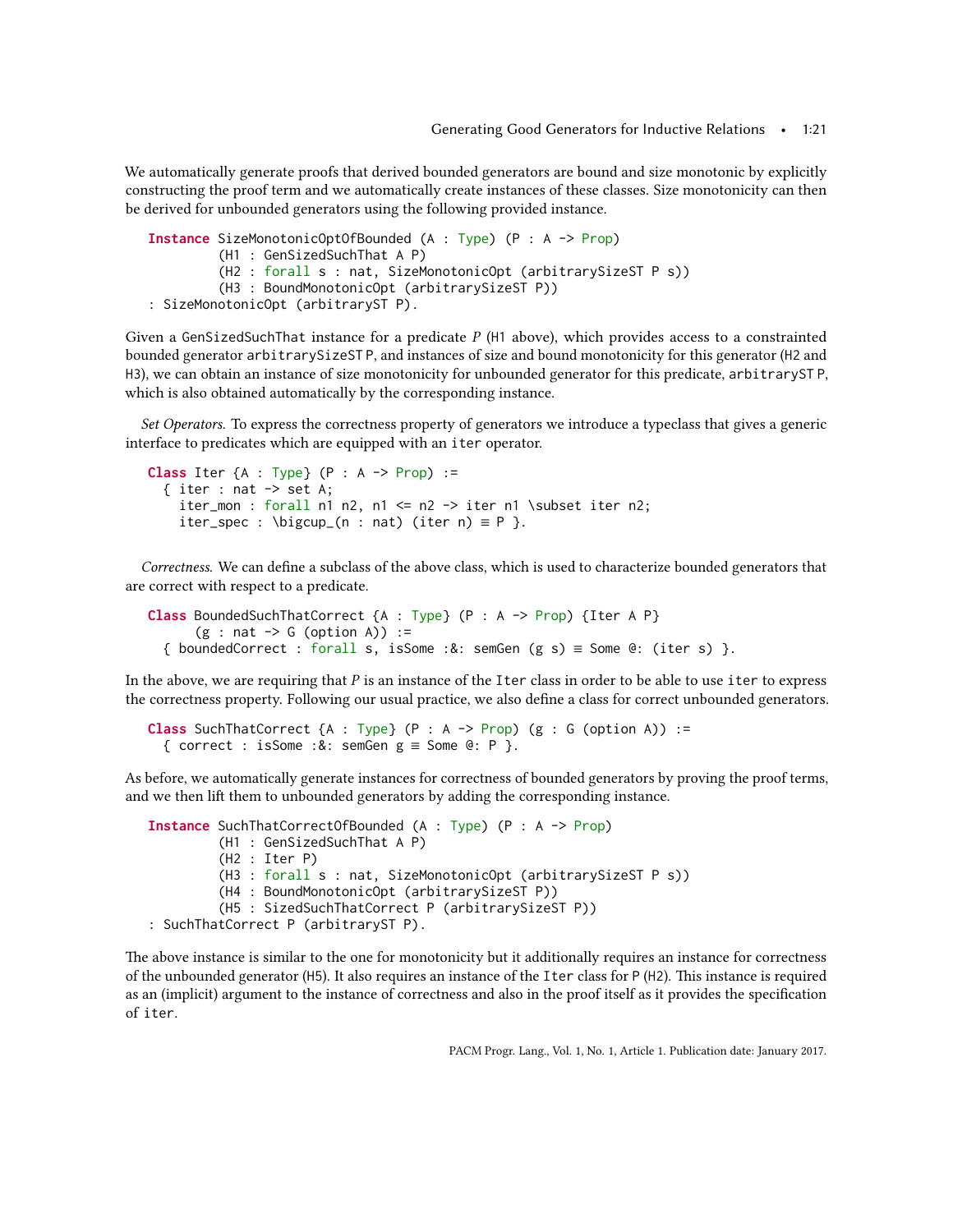#### 1:22 • Leonidas Lampropoulos, Zoe Paraskevopoulou, and Benjamin C. Pierce

# <span id="page-21-0"></span>6 IMPLEMENTATION

Our initial implementation of the generator derivation algorithm interfaced directly with Coq's internals. But, even for the simply-typed inductive generators of Section [2,](#page-2-0) this was neither an extensible nor a maintainable approach. Coq's term data structure, for example, contains far too much type information that our application does not care about. Similarly, the internal functions that produce Coq expressions take more arguments that we need, in order to accurately populate the rich data structure.

To facilitate deriving generators and proof terms (as well as other needed infrastructure such as Show instances and shrinking functions that we haven't touched on in this paper), we wrote a small generic programming framework consisting of two parts: a high level representation of the class of inductive terms we target and a small DSL for producing Coq expressions. We represent the class we target with the following datatype:

```
type dep_type =
```

|                      | DArrow of dep_type * dep_type      | $(*$ Unnamed arrows $*)$     |
|----------------------|------------------------------------|------------------------------|
| l DProd              | of (var $*$ dep_type) $*$ dep_type | (* Binding arrows *)         |
| DTyParam of ty_param |                                    | $(*$ Type parameters $*)$    |
|                      | DTyCtr of ty_ctr * dep_type list   | $(*$ Type Constructor $*)$   |
| ∣ DCtr               | of constructor $*$ dep_type list   | (* Data Constructor *)       |
| ∣ DTyVar             | of var                             | (* Use of a type variable *) |

The representation is relatively standard. Note that arrows and products are treated as a top-level constructors, since they are of particular importance: arrows can be used to represent side-conditions and products to capture the universally quantified variables of each constructor. Each type above (like var or constructor) is an opaque wrapper around Coq identifiers, completing the separation of the generic library user from Coq internals.

For our term-building DSL, we provide higher-order abstract syntax combinators. To guarantee well-scopedness of generated terms, we handle fresh name generation internally. For example, the combinator for a local recursive fixpoint let  $fix \dots$  in (like the one used to define aux arb in the previous sections) is:

val gRecIn : string  $\rightarrow$  string list  $\rightarrow$  (var \* var list  $\rightarrow$  coq\_expr)  $\rightarrow$ (var -> coq\_expr) -> coq\_expr

To construct a fixpoint, we require a string, the base name for the recursive fixpoint, and a list of strings, the base name for each argument. Internally, we convert each such string to a fresh Coq identifier. These identifiers can be used to construct other Coq expressions: inside the fixpoint we can use the opaque representation of both the fixpoint name and its arguments; in the continuation we can only use the fixpoint itself.

### <span id="page-21-2"></span>7 EVALUATION

We evaluate two aspects of our generators: the applicability of the restricted class of inductive types we target [\(7.1\)](#page-21-1) and the efficiency of the derived generators compared to handwritten ones [\(7.2\)](#page-23-0).

#### <span id="page-21-1"></span>7.1 QuickChecking Software Foundations

To evaluate the applicability of our algorithm we tried to automatically test a large body of specifications that are representative of those commonly used in verifying properties of programming languages. Such a body of specifications can be found in Software Foundations [\(Pierce et al.](#page-27-8) [2016\)](#page-27-8), a machine-checked textbook for programming language theory and verification using Coq. We attempted to automatically test every theorem or lemma in the suggested main course of the textbook, all the way through the simply typed lambda calculus chapters.

Our findings are summarized in Figure [5.](#page-22-0) To avoid skewing our findings, we separately count certain classes of examples. Of the 232 nontrivial (non-unit-test) theorems we considered, 194 (84%) are directly amenable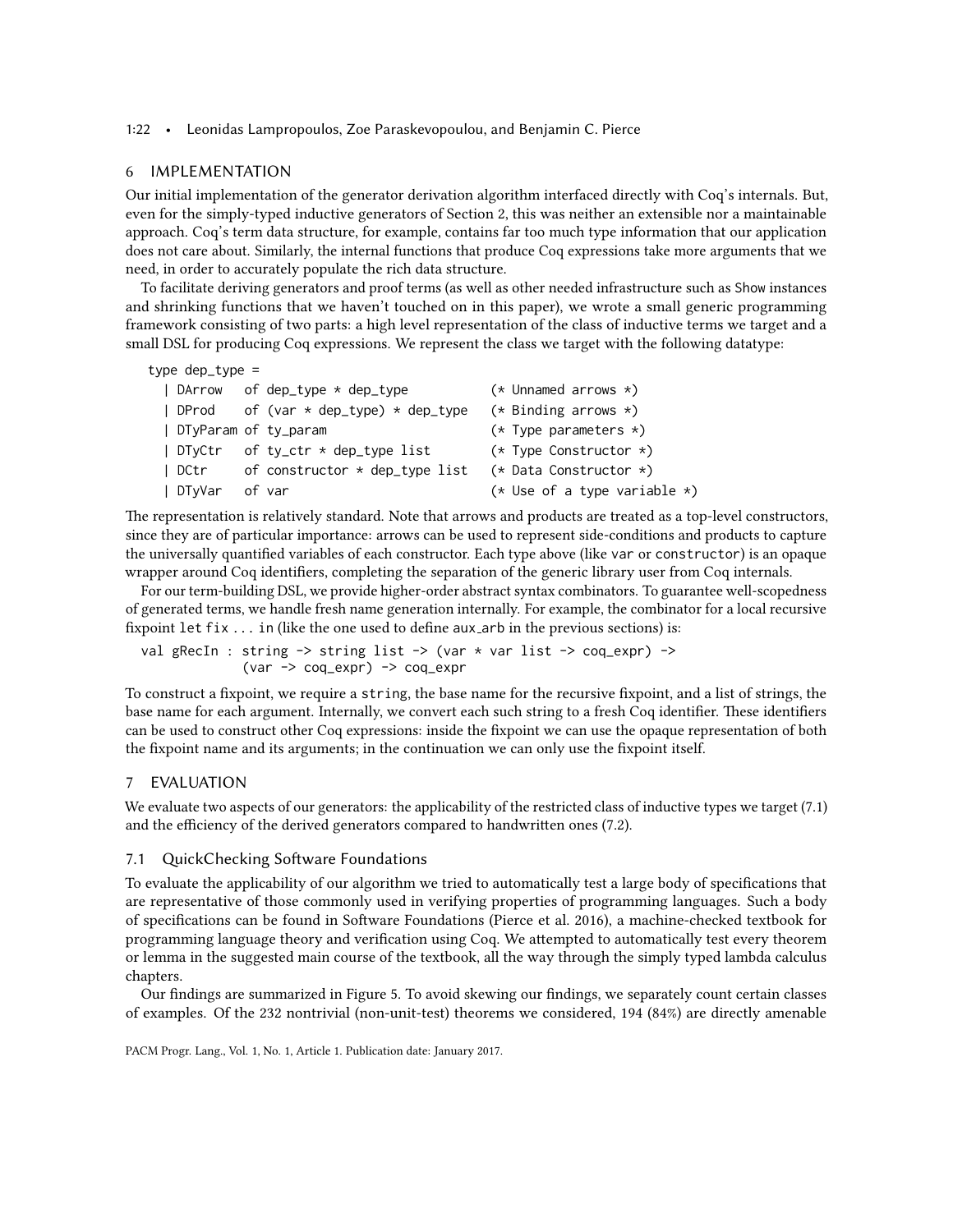<span id="page-22-0"></span>

Fig. 5. Evaluation Results

to PBRT; the 38 remaining theorems deal with generation for higher-order properties, which we deem too difficult for automatic test-case generation (we give examples below). Of the 194 theorems we believed "should be testable," 160 (83%) could be tested using our implemented algorithm. This demonstrates that the class of inductive propositions targeted by our narrowing generalization is broad enough to tackle many practical cases in the Software Foundations setting. The rest of this section discusses the different classes of theorems we considered and our methodology for testing each one.

First of all, Software Foundations incorporates a large number of unit tests, like the following test for disjunction: **Example** test\_orb1: (orb true false) = true.

Such examples are trivially checkable and unininteresting from a generation perspective.

On the other hand, a class of lemmas that are completely out of scope of generation techniques deal with universally quantified higher-order properties. Consider the following canonical example of a Hoare triple:

**Theorem** hoare\_seq : forall P Q R c1 c2,  ${\{Q\}}$  c2  ${\{R\}}$  ->  ${\{P\}}$  c1  ${\{Q\}}$  ->  ${\{P\}}$  c1;;c2  ${\{R\}}$ .

Testing such a property would require generating arbitrary elements of type state -> Prop, which is beyond current automatic random generation techniques. For context, the number of higher-order properties we excluded were 38; 36 of them came from the Logic and Hoare logic chapters that heavily use quantification over Props.

Finally, a third class of properties that could be interesting from a generation perspective but are a poor fit for property-based random testing are existential properties. For example, consider progress for a type system:

```
Conjecture progress : forall t T, |-t \setminus \text{in } T \rightarrow \text{value } t \setminus \text{exists } t', t ==> t'.
```
While generating  $t$  and  $T$  such that  $t$  has type  $T$  is both interesting and possible within the extension of QuickChick presented in this paper, it is not possible to decide whether the conclusion of the property holds! However, most of the time, it is possible to rewrite existential conclusions into decidable ones. For example, for a deterministic step relation, we could write a partial step function and rewrite the conclusion to check whether the term t can actually take a step: isSome (step t).

With the above in mind we proceeded to automatically derive generators for all simple inductive types, generators for different modes for inductive relations, as well as proofs for both. We completely elided unit tests, counted (but otherwise ignored) properties that required generation of higher order properties, and converted conclusions to decidable when necessary. We then turned each property into a Conjecture—an automatically admitted property—and attempted to test it with QuickChick. For example, the preservation property became:

```
Conjecture preservation : forall t t' T, |-t \int \ln T -> t ===> t' -> |-t' \int \ln T.
QuickChick preservation.
```
This simulates a common workflow in interactions with the Coq proof assistant: in order to prove a large theorem (e.g. type safety), provers often Admit smaller lemmas to construct the proof, discharging them afterwards. However, admitting a lemma that is too strong can lead to a lot of wasted effort and frustration. Using QuickChick, users can uncover bugs early on while building confidence in such conjectures.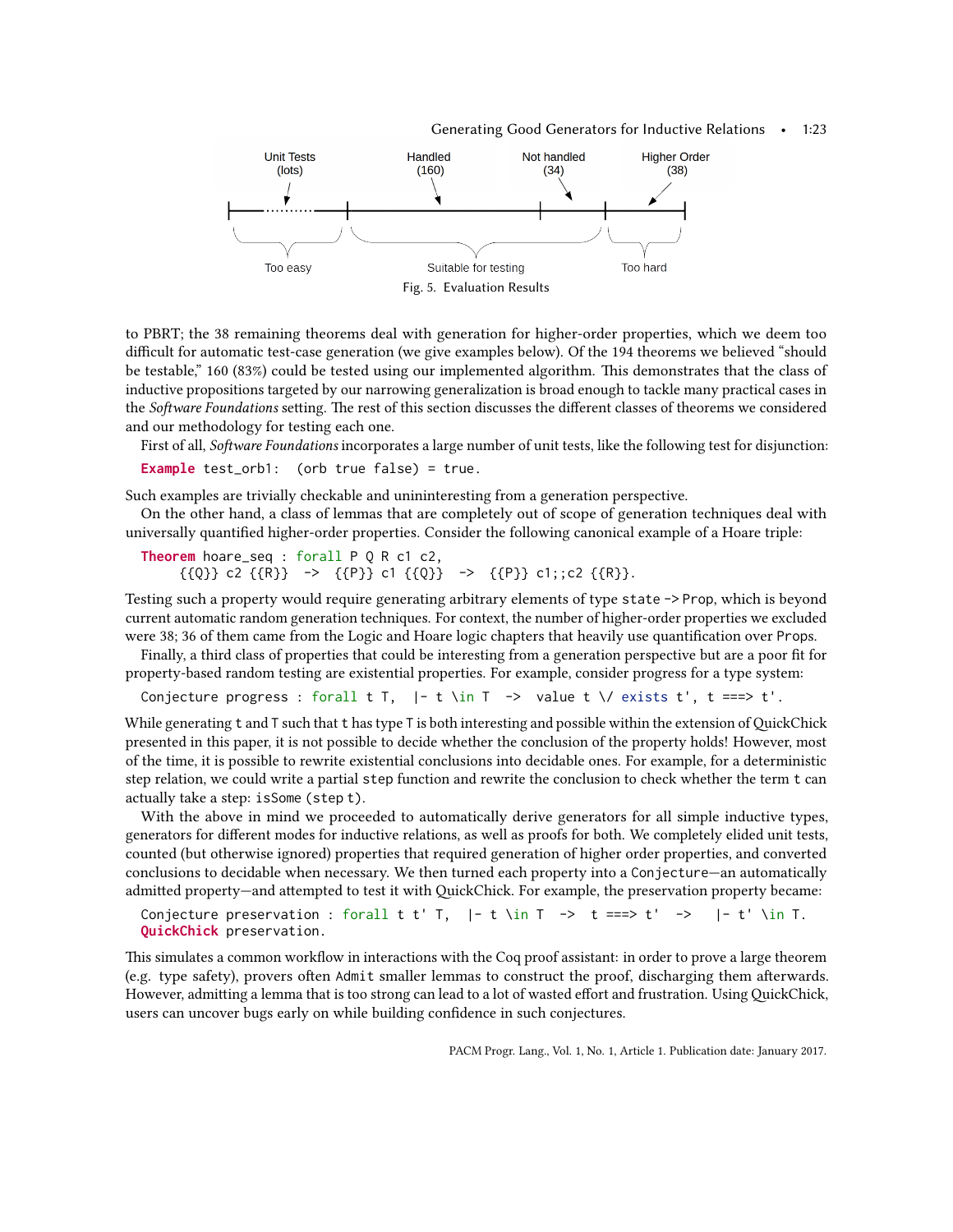#### 1:24 • Leonidas Lampropoulos, Zoe Paraskevopoulou, and Benjamin C. Pierce

For a small portion of the theorems we allowed minor changes (i.e., converting preconditions like beq nat n1 n2 to n1 = n2). Overall, we only performed one major change: converting Software Foundation Maps from a functional representation to an explicit list-based one. A functional representation for maps is convenient for looking up element's associations, but—unless the domain of the function is bounded—makes it completely impossible to do the reverse. That requirement is very common in generation—for instance, picking a variable with a specific type from a given context. Moreover, a lot of properties needed to decide equivalence of two maps, which is also impossible in a functional representation. Therefore, we changed maps to a more generation-friendly variant. The new map code was similar in length with respect to the old one ( $\sim$  40 lines), including automatic derivations of generators and decidability instances, but resulted in many syntactic changes across the rest of the chapters.

## <span id="page-23-0"></span>7.2 QuickChecking Noninterference

To evaluate the efficiency of our approach, we conducted a case study comparing the runtime performance of our derived generators against carefully tuned handwritten ones: the generators for the information-flow control experiments in Hritçu et al. [\(2013,](#page-26-6) [2016\)](#page-26-7), which generate indistinguishable pairs of machine states using Haskell's QuickCheck to discover noninterference violations. These generators had already been ported to QuickChick, where they formed the main case study for the proof generation framework of [Paraskevopoulou et al.](#page-27-4) [\(2015\)](#page-27-4). There, they were systematically evaluated using a rigorous mutation testing methodology, which we reused here to ensure that our derived generators had roughly the same bug-finding capabilities. Our experiments showed that the derived generators were 1.75× slower than the corresponding handwritten ones, while producing the same distribution and bugfinding performance.

In more detail: Dynamic information-flow controltags data values with security levels, called labels, and uses them to prevent flows from *high* (secret) to *low* (public) data. In particular, Hritçu et al. [\(2013\)](#page-26-6) enhanced a simple, low-level stack machine with label information and tested it for termination-insensitive noninterference: given two indistinguishable machine states, i.e. states that differ only in high data, running them to completion should yield indistinguishable states. This is a prototypical example of a conditional property: if we were to generate pairs of arbitrary machine states and discard those that are not indistinguishable, we would almost never exercise the conclusion! Instead, Hritçu et al. [\(2013\)](#page-26-6) generated a single arbitrary machine state first and then varied that state to produce a new one that was indistinguishable (by construction).

For our evaluation, we focused on a stronger property (also considered by Hrit<sub>cu</sub> et al. [\(2013\)](#page-26-6)), single-step noninterference, which only runs both machines for a single step. As Hritçu et al. [\(2013\)](#page-26-6) showed, this makes generators for valid initial states substantially simpler: since only one instruction will be executed, memories do not need to be longer than two elements (no more than one element can be accessed by each machine), integer values that are valid pointers are only 0 or 1 (since the memories are two elements long), and stacks do not need to be large either.

Consider, for instance, a generator for stacks (of a given length n), which can be empty (Mty), cells that store a tagged integer (Cons), or specially marked stack frames that store a program counter to be used by a future Return instruction (RetCons); gen\_atom produces mostly in-bounds tagged integers.

```
Fixpoint gen_stack (n : nat) : G Stack :=
```

```
match n with
 | O => returnGen Mty
  | S n' \Rightarrowfreq [ (10, liftGen2 Cons gen_atom (gen_stack n'))
         ; (4, liftGen2 RetCons gen_atom (gen_stack n'))
         ]
end.
```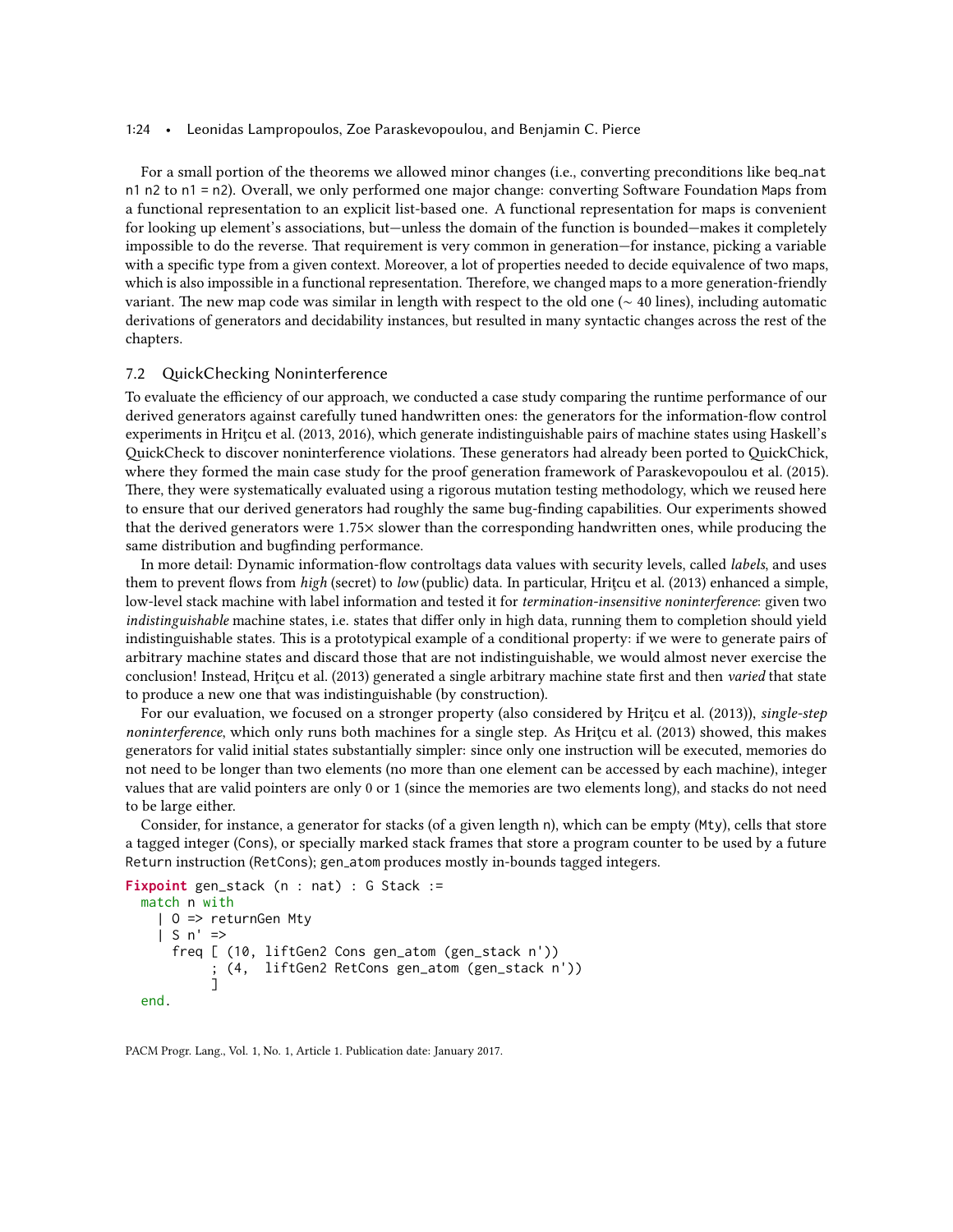The behavior of this generator can be described by a simple inductive predicate, where good\_atom describes the behavior of gen\_atom.

```
Inductive good_stack : nat -> Stack -> Prop :=
| GoodStackMty : good_stack 0 Mty
| GoodStackCons : forall n a s ,
   good_atom a -> good_stack n s -> good_stack (S n) (a :: s)
| GoodStackRet : forall n pc s,
   good_atom pc -> good_stack n s -> good_stack (S n) (RetCons pc s).
```
Finally, we can achieve the same distribution with a weight annotation before deriving generators.

```
QuickChickWeights [(GoodStackCons, 10); (GoodStackRet, 4)].
Derive ArbitrarySizedSuchThat for (fun s => good_stack n s).
```
The implicit assumptions for single-state generators are encoded in inductive predicates, and the indistinguishability relation is used to derive variation generators.

We tested the single-step noninterference property 10000 times using both the handwritten and the derived generators. Our derived generators were 1.75× slower than the handwritten ones, while both generators uncovered all mutants successfully. To ensure both generators yield similar distributions of inputs, we used QuickChick's collect to determine the number of times each instruction was generated during those 10000 tests (as this was the metric that was used to fine-tune the handwritten generators in the first place).

The observed 1.75× slowdown is mostly due to the added overhead of local backtracking and extraneous matches like the one in the goodTree example of Section [3.](#page-6-0) A few local optimizations (like pulling a match outside of a call to backtrack) could further improve on our performance, but would require additional work to produce the corresponding proof terms. Still, this overhead is much better than the order-of-magnitude overhead of interpreted approaches like Luck [\(Lampropoulos et al.](#page-27-6) [2017\)](#page-27-6). Finally, what we gain in return for this loss in performance is that the declarative nature of the inductive predicates exposes exactly what assumptions are made about the generated domain, while the produced proofs guarantee completeness for that domain.

#### <span id="page-24-0"></span>8 RELATED WORK

Narrowing-based approaches. The most closely related works, narrowing-based approaches, have already been briefly discussed in the introduction. Such approaches have given rise to tools for many languages, including Haskell [\(Claessen et al.](#page-26-9) [2014\)](#page-26-9) and Racket [\(Fetscher et al.](#page-26-10) [2015\)](#page-26-10), as well as domain-specific languages, like UDITA [\(Gligoric et al.](#page-26-11) [2010\)](#page-26-11) and Luck [\(Lampropoulos et al.](#page-27-6) [2017\)](#page-27-6). All of these artifacts successfully adapt variants of narrowing to generate values satisfying preconditions.In this paper, we build upon their success, adapting narrowing for Coq's inductive relations, showing how to produce Coq generators getting rid of interpretation overheads, and producing proofs of the generators correctness in the process.

Smart enumeration approaches. Another closely related line of work deals with enumeration for data satisfying invariants. Perhaps closest to us is the work in the context of Isabelle's QuickCheck [\(Bulwahn 2012a,](#page-26-3)[b\)](#page-26-8). There, Bulwahn targets a similar simply-typed subset of Isabelle producing ML enumerators. A different enumeration approach, based on laziness, is taken for Haskell's Lazy SmallCheck [\(Runciman et al.](#page-27-12) [2008\)](#page-27-12), as well as Scala's SciFe [\(Kuraj et al.](#page-27-13) [2015\)](#page-27-13). Laziness conceptually mimics narrowing by delaying the instantiation of variables when possible. On the other hand, [\(Fischer and Kuchen 2007\)](#page-26-15) and [\(Christiansen and Fischer 2008\)](#page-26-16) leverage the built-in narrowing mechanism of the functional logic programming language Curry [\(Hanus et al.](#page-26-17) [1995\)](#page-26-17) to enumerate data satisfying invariants. While enumeration based testing can be very successful in various domains, we turn to random testing as the complexity of our target applications—like, for example, well typed lambda terms—makes enumeration intractable.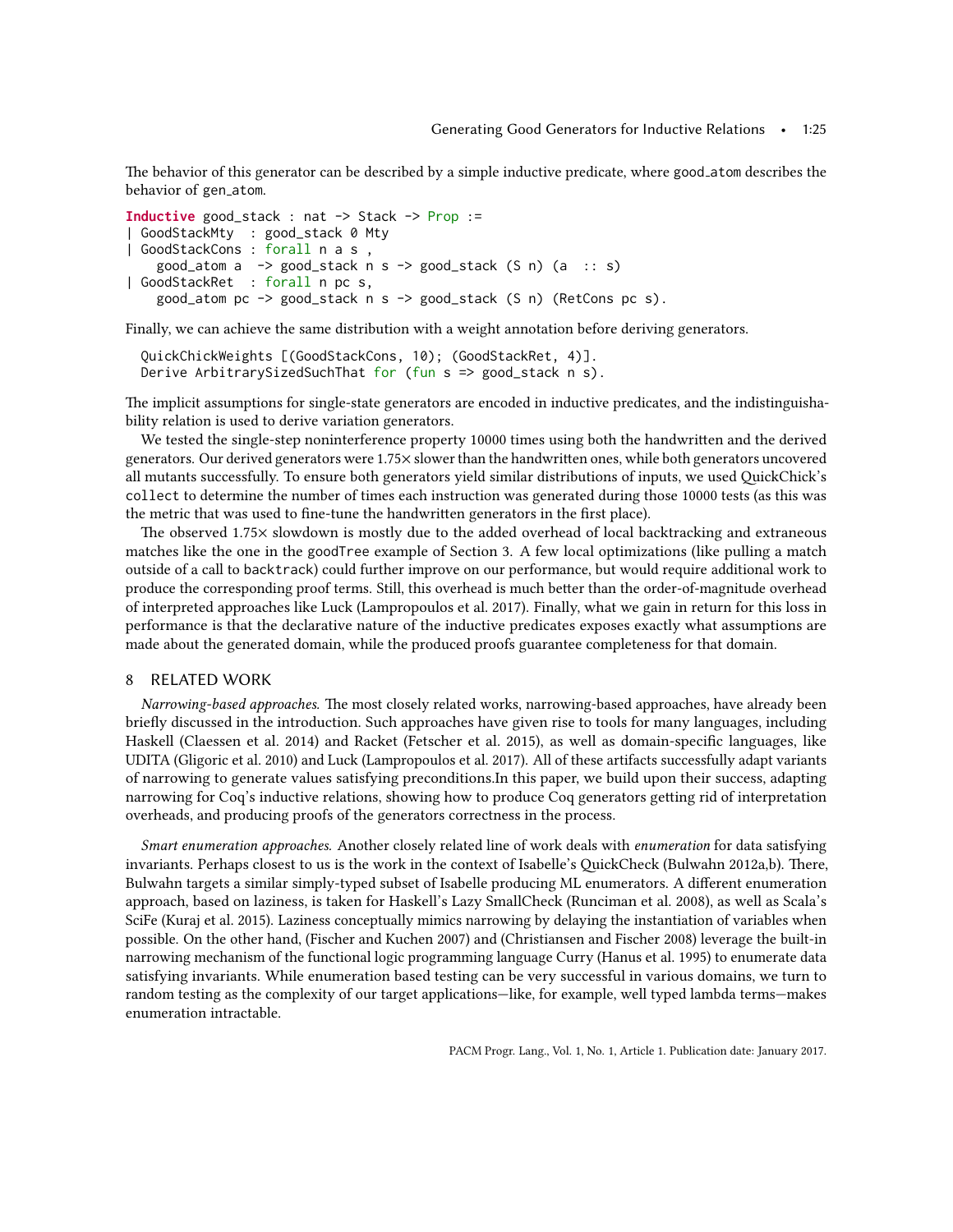#### 1:26 • Leonidas Lampropoulos, Zoe Paraskevopoulou, and Benjamin C. Pierce

 $SMT-based approaches$ . An alternative approach to generating inputs satisfying a precondition  $P$  is to translate P into logic and then use an SMT solver. Such a translation has been performed a few times [\(Carlier et al. 2013;](#page-26-18) [Gotlieb 2009;](#page-26-19) [Seidel et al.](#page-27-14) [2015\)](#page-27-14)). The most recent and efficient one, Target [\(Seidel et al.](#page-27-14) 2015), targets Liquid Haskell preconditions in the form of refinement types. While Target outperforms Lazy SmallCheck and similar tools in a lot of cases, Luck [\(Lampropoulos et al.](#page-27-6) [2017\)](#page-27-6) shows that narrowing can still perform better on occasion. Moreover, the complexity of the translation leaves little room, if any, for controlling the distribution of generated inputs, unlike in QuickChick-derived generators where users can leverage Luck-style annotations to control backtrack weights.

Inductive to Executable Specifications. At a high level, the algorithm described in Section [4](#page-9-0) has similarities to earlier attempts at extracting executable specifications from inductive ones [\(Delahaye et al.](#page-26-20) [2007;](#page-26-20) Tollitte et al. [2012\)](#page-27-15) in the Coq proof assistant. In principle, we could use the algorithm described in this section to obtain a similar transformation. Consider for example, an inductive predicate  $P : A \rightarrow B \rightarrow C \rightarrow Prop.$  If we transform it to a predicate P' : A -> B -> C -> unit -> Prop by adding () as an additional argument at every occurrence of P, we could ask our algorithm to generate x such that  $P'$  a b c x holds for all a, b, and c. We would then essentially obtain a partial decision procedure for P, based on whether the generator returns Some or None. In fact, our algorithm can be seen as a generalization of their approach as the derived decision procedures are equivalent (modulo size) for the class of inductive datatypes they handle that yields deterministic functional programs.

# <span id="page-25-2"></span>9 CONCLUSION AND FUTURE WORK

We have presented a narrowing-based algorithm for compiling dependently-typed inductive relations into generators for random data structures satisfying these relations, together with correctness proofs. We implemented it in the Coq proof assistant and evaluated its applicability by automatically deriving generators to test the majority of theorems in Software Foundations.

In the future, we aim to extend our algorithm to a larger class of inductive definitions. For example, incorporating function symbols is straightforward: simply treat functions as black boxes, instantiating all of their arguments before treating the result as a fixed range. For statically known functions, we could also leverage Coq's open term reduction to try to simplify function calls into constructor terms. Finally, it would be possible to adapt the established narrowing approaches for functional programs to meaningfully instantiate unknown function arguments against a known result pattern, just like in Luck [\(Lampropoulos et al. 2017\)](#page-27-6).

We also want to see if our algorithm can be adapted to derive decidability instances for specifications in Prop, allowing for immediate, fully automatic testing feedback. We are also interested in shrinkers for constrained data, to complete the property-based testing ecosystem for Coq.

## ACKNOWLEDGMENTS

We are grateful to Maxime Dénès, Cătălin Hritcu, John Hughes, George Karachalias, Michal Palka, Antal Spector-Zabusky, the CLA workshop community, and the Penn PLClub for their useful comments. This material is based upon work supported by the National Science Foundation under Grant No. 1421243 (Random Testing for Language Design) and Grant No. 1521523 (Expeditions in Computing: The Science of Deep Specification). Any opinions, findings, and conclusions or recommendations expressed in this material are those of the author and do not necessarily reflect the views of the National Science Foundation.

#### REFERENCES

<span id="page-25-1"></span>Sergio Antoy. 2000. A Needed Narrowing Strategy. In Journal of the ACM, Vol. 47. ACM Press, 776-822. https://www.informatik.uni-kiel.de/ ∼[mh/papers/JACM00.pdf](https://www.informatik.uni-kiel.de/~mh/papers/JACM00.pdf)

<span id="page-25-0"></span>Thomas Arts, Laura M. Castro, and John Hughes. 2008. Testing Erlang Data Types with QuviQ QuickCheck. In 7th ACM SIGPLAN Workshop on Erlang. ACM, 1-8. DOI:http://dx.doi.org/10.1145/1411273.1411275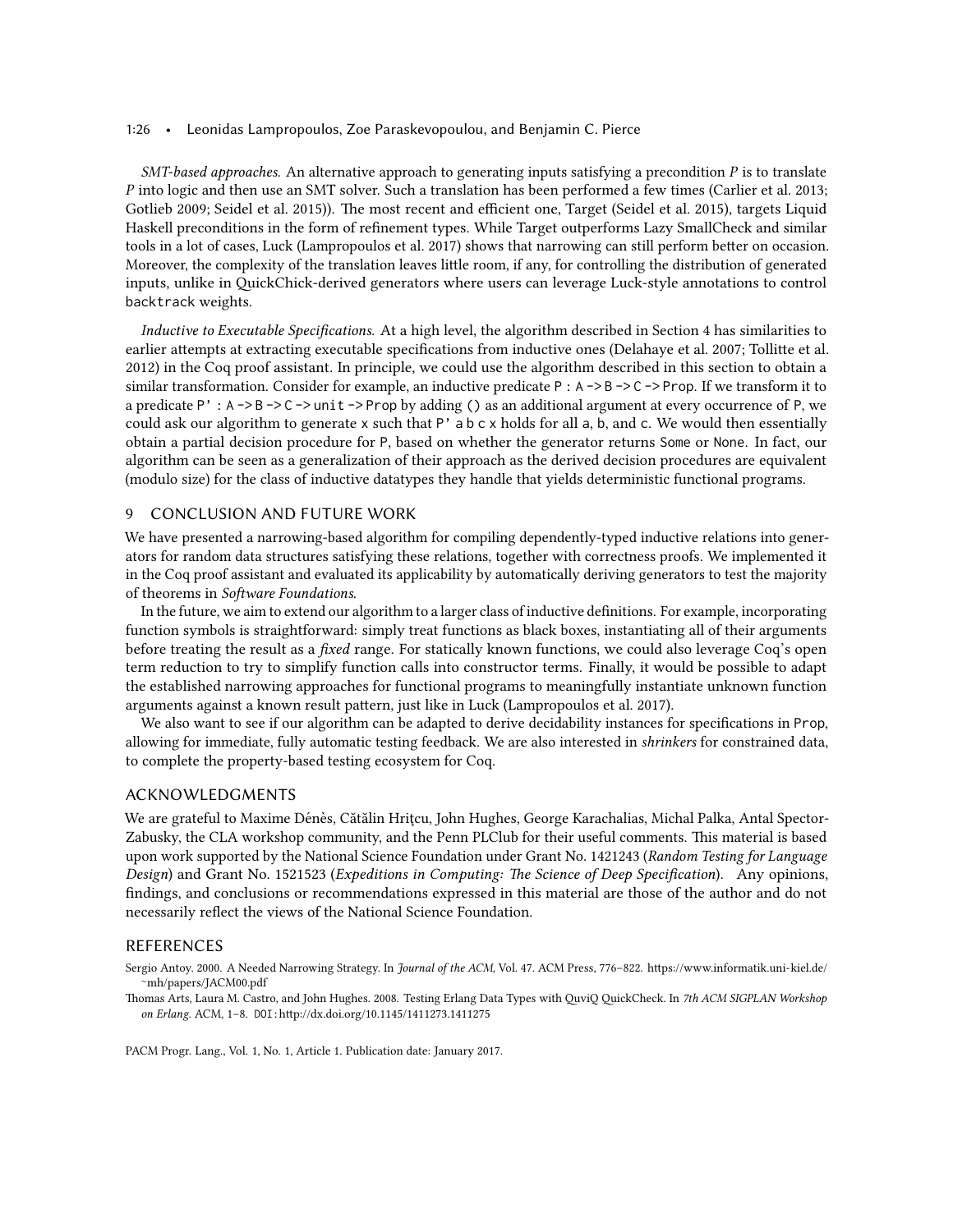- <span id="page-26-3"></span>Lukas Bulwahn. 2012a. The New Quickcheck for Isabelle - Random, Exhaustive and Symbolic Testing under One Roof. In 2nd International Conference on Certified Programs and Proofs (CPP) (Lecture Notes in Computer Science), Vol. 7679. Springer, 92-108. https://www.irisa.fr/ [celtique/genet/ACF/BiblioIsabelle/quickcheckNew.pdf](https://www.irisa.fr/celtique/genet/ACF/BiblioIsabelle/quickcheckNew.pdf)
- <span id="page-26-8"></span>Lukas Bulwahn. 2012b. Smart Testing of Functional Programs in Isabelle. In 18th International Conference on Logic for Programming, Artificial Intelligence, and Reasoning (LPAR) (Lecture Notes in Computer Science), Vol. 7180. Springer, 153-167. http://citeseerx.ist.psu.edu/viewdoc/ [download?doi=10.1.1.229.1307&rep=rep1&type=pdf](http://citeseerx.ist.psu.edu/viewdoc/download?doi=10.1.1.229.1307&rep=rep1&type=pdf)
- <span id="page-26-18"></span>Mahieu Carlier, Catherine Dubois, and Arnaud Gotlieb. 2013. FocalTest: A Constraint Programming Approach for Property-Based Testing. In Software and Data Technologies (Communications in Computer and Information Science), Vol. 170. Springer, 140-155. DOI: [hp://dx.doi.org/10.1007/978-3-642-29578-2](http://dx.doi.org/10.1007/978-3-642-29578-2_9) 9
- <span id="page-26-2"></span>Harsh Raju Chamarthi, Peter C. Dillinger, Matt Kaufmann, and Panagiotis Manolios. 2011. Integrating Testing and Interactive Theorem Proving. In 10th International Workshop on the ACL2 Theorem Prover and its Applications (EPTCS), Vol. 70. 4-19. http://arxiv.org/abs/1105.4394
- <span id="page-26-16"></span>Jan Christiansen and Sebastian Fischer. 2008. EasyCheck - Test Data for Free. In 9th International Symposium on Functional and Logic Programming (FLOPS) (Lecture Notes in Computer Science), Vol. 4989. Springer, 322–336. [hp://www-ps.informatik.uni-kiel.de/](http://www-ps.informatik.uni-kiel.de/~sebf/data/pub/flops08.pdf)∼sebf/data/ pub/flops08.pdf
- <span id="page-26-9"></span>Koen Claessen, Jonas Duregård, and Michal H. Palka. 2014. Generating Constrained Random Data with Uniform Distribution. In Functional and Logic Programming (Lecture Notes in Computer Science), Vol. 8475. Springer, 18–34. DOI:[hp://dx.doi.org/10.1007/978-3-319-07151-0](http://dx.doi.org/10.1007/978-3-319-07151-0_2) 2
- <span id="page-26-0"></span>Koen Claessen and John Hughes. 2000. QuickCheck: a lightweight tool for random testing of Haskell programs. In 5th ACM SIGPLAN International Conference on Functional Programming (ICFP). ACM, 268-279. http://www.eecs.northwestern.edu/~robby/courses/395-495-2009-fall/ [quick.pdf](http://www.eecs.northwestern.edu/~robby/courses/395-495-2009-fall/quick.pdf)
- <span id="page-26-20"></span>David Delahaye, Catherine Dubois, and Jean-Frédéric Étienne. 2007. Extracting Purely Functional Contents from Logical Inductive Types. In 20th International Conference on Theorem Proving in Higher Order Logics (TPHOLs) (Lecture Notes in Computer Science), Vol. 4732. Springer, 70-85. http://cedric.cnam.fr/~[delahaye/papers/pred-exec%20\(TPHOLs'07\).pdf](http://cedric.cnam.fr/~delahaye/papers/pred-exec%20(TPHOLs)
- <span id="page-26-14"></span>Maxime Dénès, Cătălin Hrițcu, Leonidas Lampropoulos, Zoe Paraskevopoulou, and Benjamin C. Pierce. 2014. QuickChick: Property-based testing for Coq. The Coq Workshop. (July 2014). http://prosecco.gforge.inria.fr/personal/hritcu/talks/coq6\_submission\_4.pdf
- <span id="page-26-5"></span>Peter Dybjer, Qiao Haiyan, and Makoto Takeyama. 2003. Combining Testing and Proving in Dependent Type Theory. In 16th International Conference on Theorem Proving in Higher Order Logics (TPHOLs) (Lecture Notes in Computer Science), Vol. 2758. Springer, 188-203. [hp://www.cse.chalmers.se/](http://www.cse.chalmers.se/~peterd/papers/Testing_Proving.pdf)∼peterd/papers/Testing Proving.pdf
- <span id="page-26-4"></span>Peter Dybjer, Qiao Haiyan, and Makoto Takeyama. 2004. Verifying Haskell programs by combining testing, model checking and interactive theorem proving. Information & Software Technology 46, 15 (2004), 1011-1025. http://www.cse.chalmers.se/~peterd/papers/ [TestingModelChecking.pdf](http://www.cse.chalmers.se/~peterd/papers/TestingModelChecking.pdf)
- <span id="page-26-10"></span>Burke Fetscher, Koen Claessen, Michal H. Palka, John Hughes, and Robert Bruce Findler. 2015. Making Random Judgments: Automatically Generating Well-Typed Terms from the Definition of a Type-System. In 24th European Symposium on Programming (Lecture Notes in Computer Science), Vol. 9032. Springer, 383-405. http://users.eecs.northwestern.edu/∼baf111/random-judgments/
- <span id="page-26-15"></span>Sebastian Fischer and Herbert Kuchen. 2007. Systematic generation of glass-box test cases for functional logic programs. In 9th International ACM SIGPLAN Conference on Principles and Practice of Declarative Programming (PPDP). ACM, 63-74. http://www-ps.informatik.uni-kiel. de/∼[sebf/pub/ppdp07.html](http://www-ps.informatik.uni-kiel.de/~sebf/pub/ppdp07.html)
- <span id="page-26-11"></span>Milos Gligoric, Tihomir Gvero, Vilas Jagannath, Sarfraz Khurshid, Viktor Kuncak, and Darko Marinov. 2010. Test generation through programming in UDITA. In 32nd ACM/IEEE International Conference on Software Engineering. ACM, 225-234. DOI:http://dx.doi.org/10. [1145/1806799.1806835](http://dx.doi.org/10.1145/1806799.1806835)
- <span id="page-26-19"></span>Arnaud Gotlieb. 2009. Euclide: A Constraint-Based Testing Framework for Critical C Programs. In ICST 2009, Second International Conference on Software Testing Verification and Validation, 1-4 April 2009, Denver, Colorado, USA. 151-160. DOI:http://dx.doi.org/10.1109/ICST.2009.10
- <span id="page-26-17"></span>M. Hanus, H. Kuchen, and J.J. Moreno-Navarro. 1995. Curry: A Truly Functional Logic Language. In Proc. ILPS'95 Workshop on Visions for the Future of Logic Programming. 95–107. http://www.math.rug.nl/∼[piter/KR/hanus95curry.pdf](http://www.math.rug.nl/~piter/KR/hanus95curry.pdf)
- <span id="page-26-6"></span>Cătălin Hrițcu, John Hughes, Benjamin C. Pierce, Antal Spector-Zabusky, Dimitrios Vytiniotis, Arthur Azevedo de Amorim, and Leonidas Lampropoulos. 2013. Testing Noninterference, Quickly. In 18th ACM SIGPLAN International Conference on Functional Programming (ICFP). ACM, 455-468. http://prosecco.gforge.inria.fr/personal/hritcu/publications/testing-noninterference-icfp2013.pdf
- <span id="page-26-7"></span>Cătălin Hrițcu, Leonidas Lampropoulos, Antal Spector-Zabusky, Arthur Azevedo de Amorim, Maxime Dénès, John Hughes, Benjamin C. Pierce, and Dimitrios Vytiniotis. 2016. Testing Noninterference, Quickly. Journal of Functional Programming (JFP); Special issue for ICFP 2013 26 (April 2016), e4 (62 pages). DOI:[hp://dx.doi.org/10.1017/S0956796816000058](http://dx.doi.org/10.1017/S0956796816000058) Technical Report available as arXiv:1409.0393.
- <span id="page-26-1"></span>John Hughes. 2007. QuickCheck Testing for Fun and Profit. In 9th International Symposium on Practical Aspects of Declarative Languages (PADL) (Lecture Notes in Computer Science), Vol. 4354. Springer, 1-32. http://people.inf.elte.hu/center/fulltext.pdf
- <span id="page-26-13"></span>Yue Jia and Mark Harman. 2011. An Analysis and Survey of the Development of Mutation Testing. IEEE Transactions on Software Engineering 37, 5 (2011), 649-678. http://crest.cs.ucl.ac.uk/fileadmin/crest/sebasepaper/JiaH10.pdf
- <span id="page-26-12"></span>Ivan Kuraj and Viktor Kuncak. 2014. SciFe: Scala framework for efficient enumeration of data structures with invariants. In Proceedings of the Fih Annual Scala Workshop. ACM, 45–49. DOI:[hp://dx.doi.org/10.1145/2637647.2637655](http://dx.doi.org/10.1145/2637647.2637655)